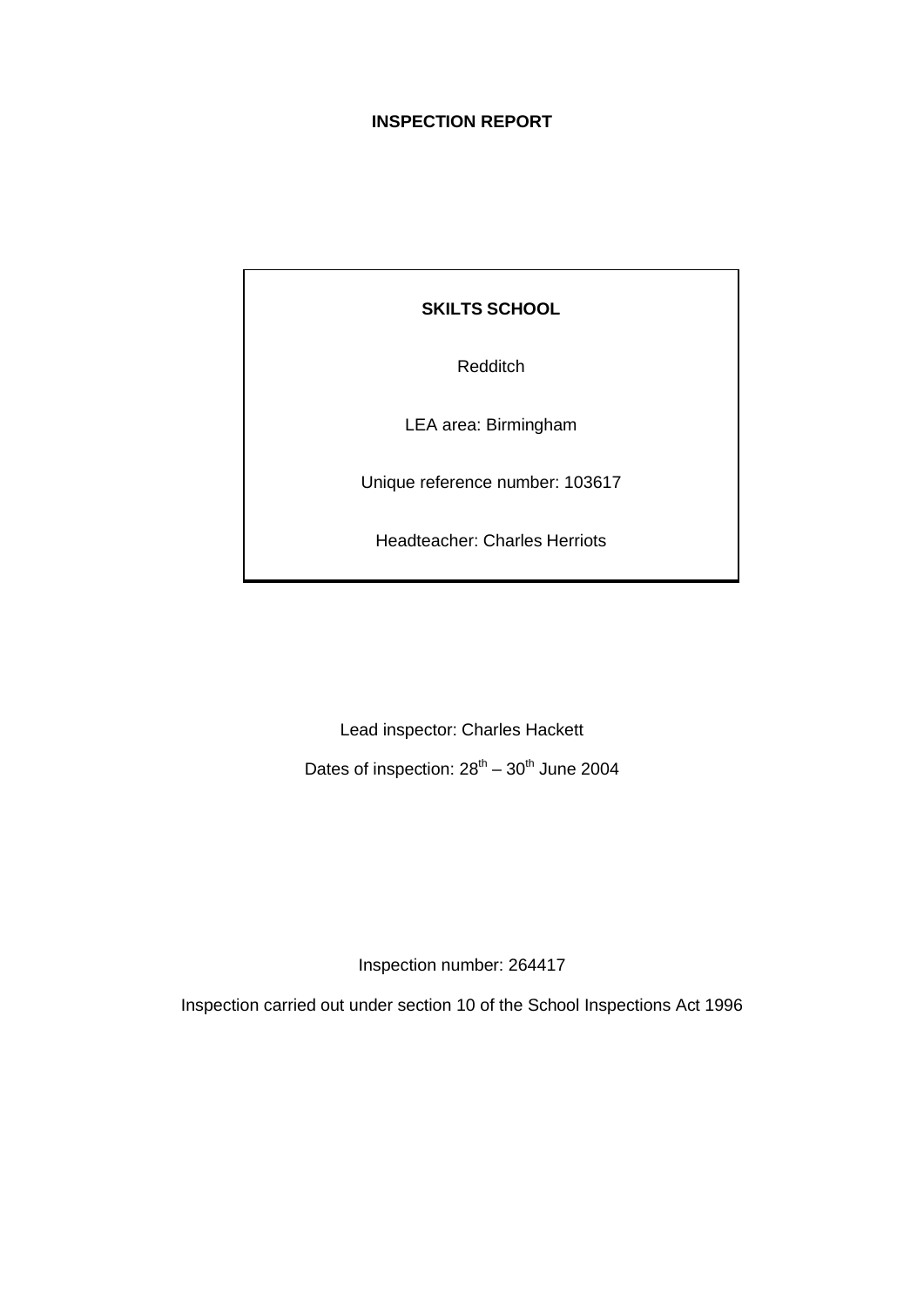#### © Crown copyright 2004

This report may be reproduced in whole or in part for non-commercial educational purposes, provided that all extracts quoted are reproduced verbatim without adaptation and on condition that the source and date thereof are stated.

Further copies of this report are obtainable from the school. Under the School Inspections Act 1996, the school must provide a copy of this report and/or its summary free of charge to certain categories of people. A charge not exceeding the full cost of reproduction may be made for any other copies supplied.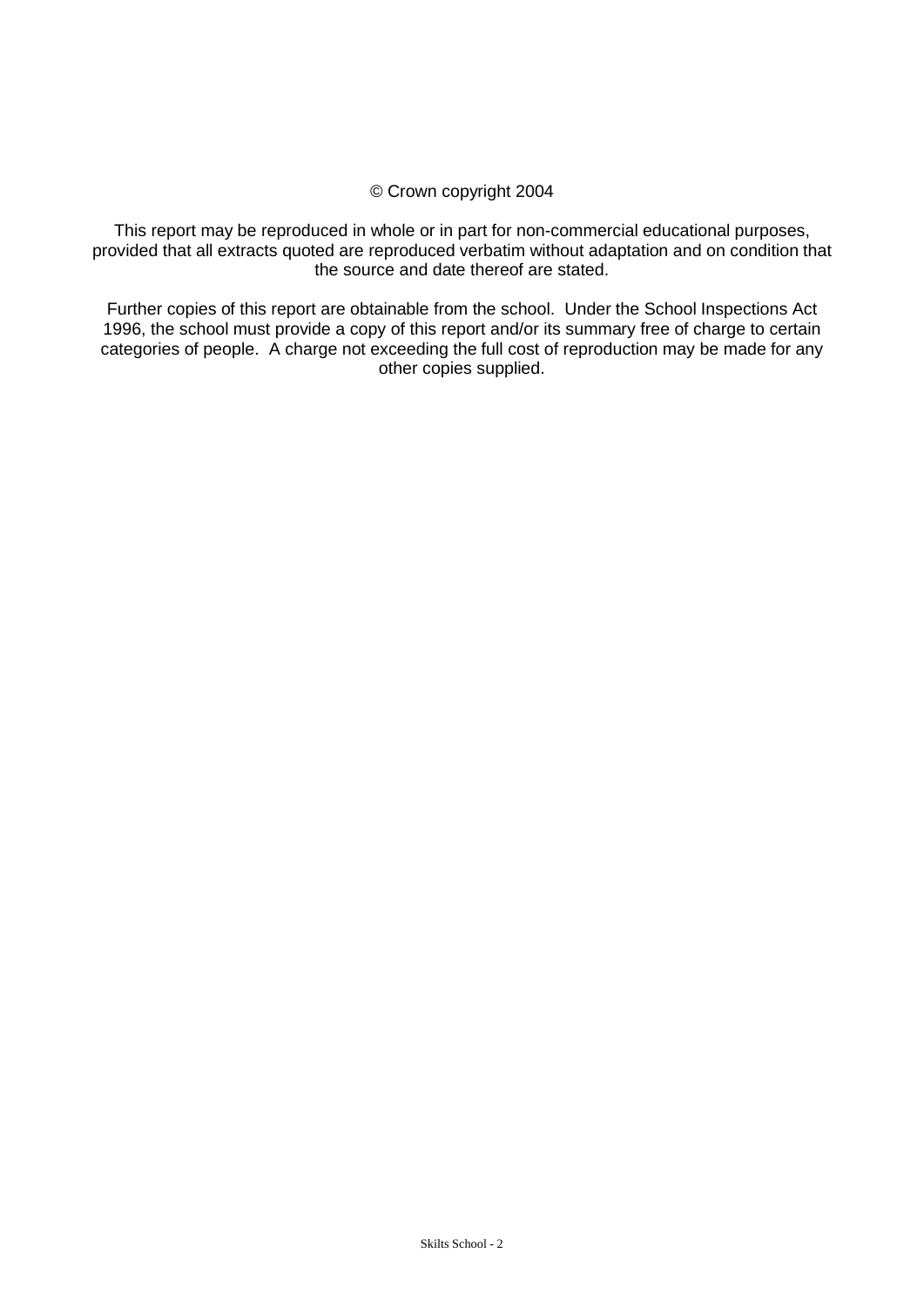# **INFORMATION ABOUT THE SCHOOL**

| Type of school:             | Special                          |
|-----------------------------|----------------------------------|
| School category:            | Community special                |
| Age range of pupils:        | 5-11                             |
| Gender of pupils:           | Male                             |
| Number on roll;             | 50                               |
| School address:             | Gorcott Hill<br>Redditch         |
| Postcode:                   | Worcestershire<br><b>B98 9ET</b> |
| Telephone number:           | 01527 853851                     |
| Fax number:                 | 01527 857949                     |
| Appropriate authority:      | Governing body                   |
| Name of chair of governors: | Mrs Doreen Edginton              |
|                             |                                  |

Date of previous inspection: 14/6/1999

# **CHARACTERISTICS OF THE SCHOOL**

Skilts is a residential and day school for boys of primary school age with statements of special educational need for emotional and behavioural difficulties. The majority of pupils stay residentially for at least one night per week. Their attainment on entry is below average as the result of disruptive periods of education, often because of being excluded from mainstream education. Many join the school in years 5 and 6, and are, therefore, only in the school for a short time. A few pupils have additional special needs, such as attention deficit and hyperactive disorders and specific learning difficulties. There are currently no pupils for whom English is an additional language. Pupils travel into school in taxis, many having journeys of over an hour to and from school. The school was heavily supported at the time of its last inspection and shortly after it the local education authority decided it should close. Although it is understood that a final decision has not been made it now seems likely that the school will stay open for the foreseeable future. As a result a permanent headteacher has been appointed and the school is being required to take more day pupils.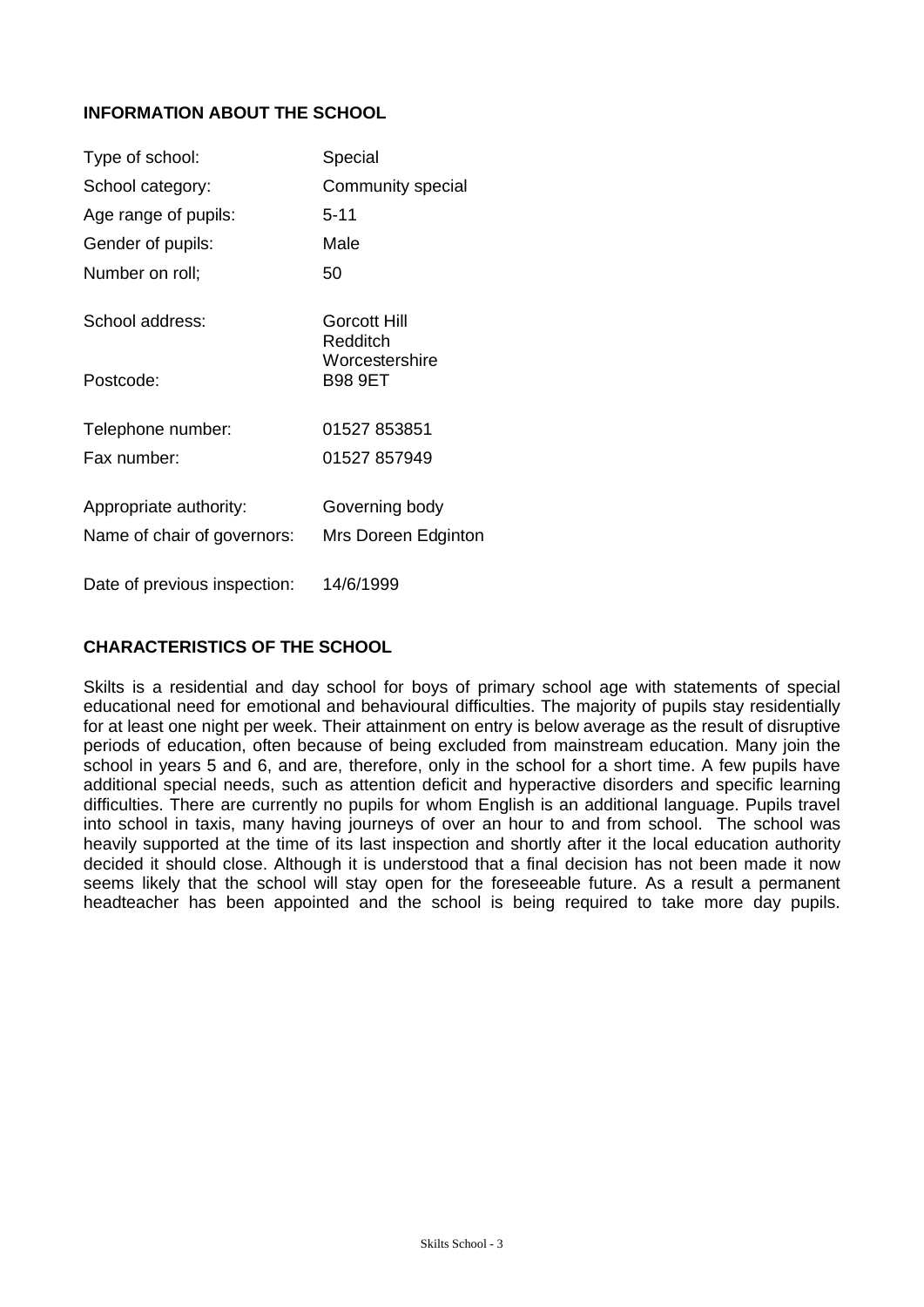## **INFORMATION ABOUT THE INSPECTION TEAM**

| Members of the inspection team |                        |                | <b>Subject responsibilities</b>                                                                                                   |
|--------------------------------|------------------------|----------------|-----------------------------------------------------------------------------------------------------------------------------------|
| 21081                          | <b>Charles Hackett</b> | Lead inspector | Mathematics, physical education                                                                                                   |
| 19693                          | Sally Hall             | Lay inspector  |                                                                                                                                   |
| 20024                          | Paul Wright            | Team inspector | English, science, art and design,<br>design and technology, music                                                                 |
| 28106                          | Michelle Majid         | Team inspector | Information and communication<br>technology, personal, social and<br>health education, geography,<br>history, religious education |

The inspection contractor was:

Altecq Education

102 Bath Road Cheltenham **Gloucestershire** GL53 7JX

Any concerns or complaints about the inspection or the report should be made initially to the contractor. The procedures are set out in the leaflet 'Complaining about Ofsted Inspections', which is available from Ofsted Publications Centre (telephone 07002 637833) or Ofsted's website (www.ofsted.gov.uk).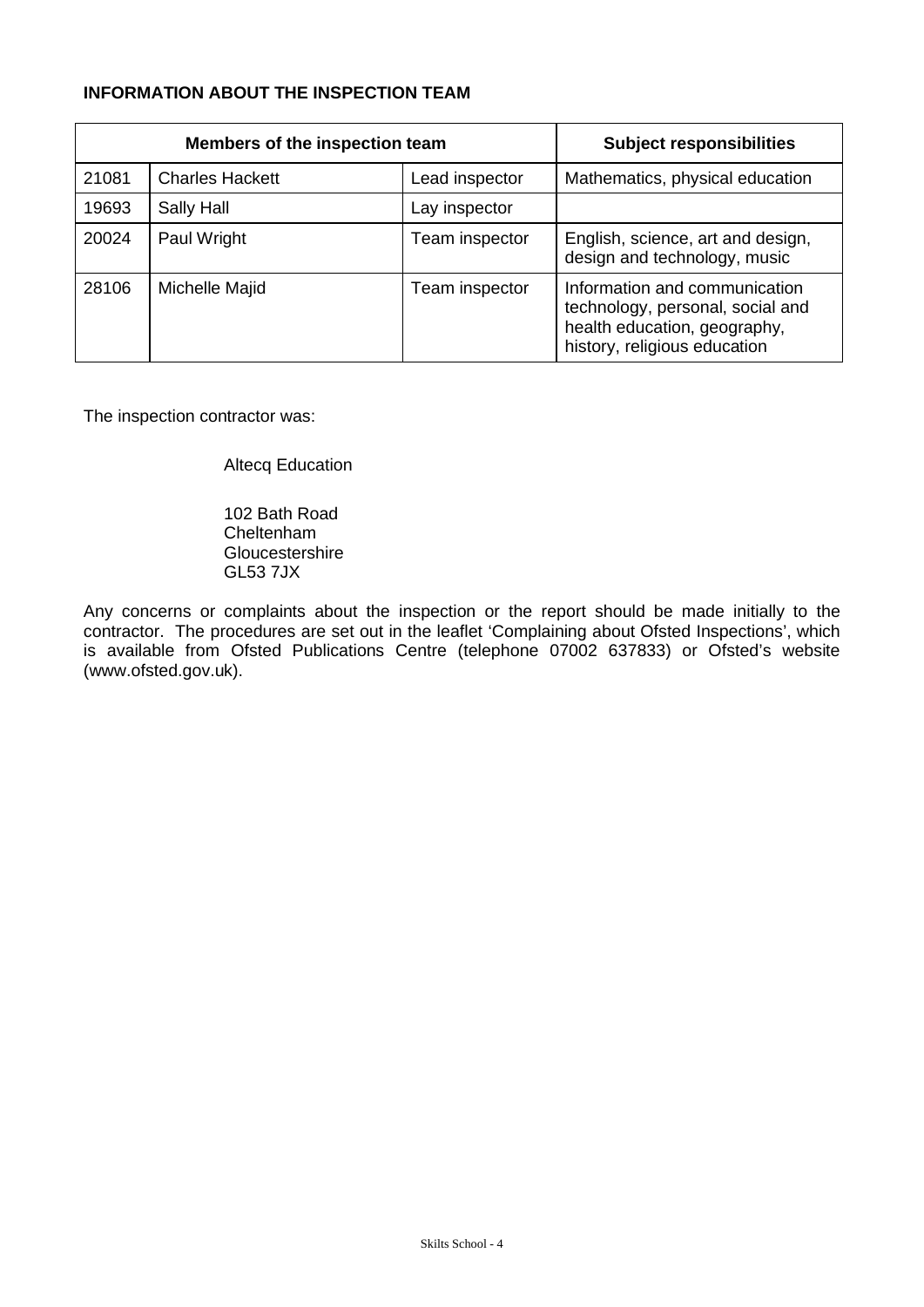## **REPORT CONTENTS**

|                                                                                                                                    | Page |
|------------------------------------------------------------------------------------------------------------------------------------|------|
| <b>PART A: SUMMARY OF THE REPORT</b>                                                                                               | 6    |
| <b>PART B: COMMENTARY ON THE MAIN INSPECTION FINDINGS</b>                                                                          |      |
| <b>STANDARDS ACHIEVED BY PUPILS</b>                                                                                                | 8    |
| Standards achieved in areas of learning, subjects and courses                                                                      |      |
| Pupils' attitudes, values and other personal qualities                                                                             |      |
| <b>QUALITY OF EDUCATION PROVIDED BY THE SCHOOL</b>                                                                                 | 10   |
| Teaching and learning<br>The curriculum<br>Care, guidance and support<br>Partnership with parents, other schools and the community |      |
| <b>LEADERSHIP AND MANAGEMENT</b>                                                                                                   | 14   |
| PART C: THE QUALITY OF EDUCATION IN SUBJECTS AND COURSES                                                                           | 17   |
| <b>SUBJECTS IN KEY STAGES 1 and 2</b>                                                                                              |      |
| PART D: SUMMARY OF THE MAIN INSPECTION JUDGEMENTS                                                                                  | 25   |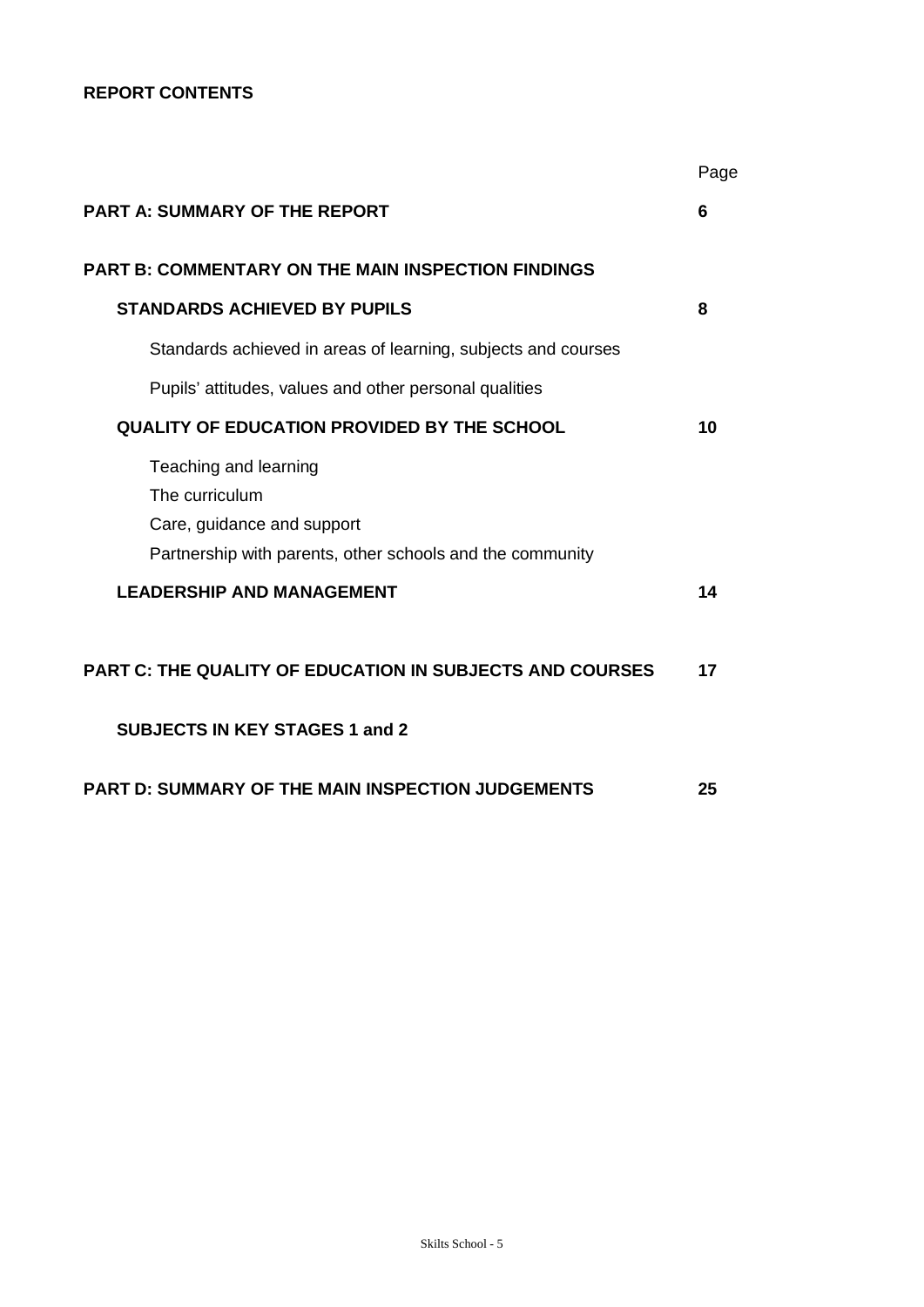## **PART A: SUMMARY OF THE REPORT**

## **OVERALL EVALUATION**

Skilts is a satisfactory and improving school for pupils with emotional and behavioural difficulties. Satisfactory teaching is leading to satisfactory pupil achievement. Pupils' personal development is good and is very well supported by high quality residential care arrangements. Satisfactory leadership, management and governance result in the school providing satisfactory value for money.

## **The school's main strengths and weaknesses are:**

- The high quality of commitment and concern shown by all staff for the well being of each pupil.
- The improvements pupils make in their attitudes and behaviour and overall personal development.
- Good practice in teaching, such as the use of computers (ICT) by the subject leader, is not shared well with other teachers.
- The quality of checking and recording of pupils' progress and the use of this information to plan lessons is unsatisfactory overall.
- Although there are exceptions, teaching relies too much on the use of worksheets and the cutting and sticking of teacher written material into pupils' books.
- Pupils are involved well in what happens in the school and they have trusting relationships with adults.
- Residential care arrangements are very good but the link between activities provided in the evenings and work pupils undertake in lessons is not strong enough.

It is inappropriate to make comparisons with the judgements made in the previous inspection for a number of reasons. For that inspection extra support was provided for the school and for a long period of time after the inspection the school's future was uncertain as the local education authority had plans to close it. However, the school now seems likely to stay open and as a consequence a permanent headteacher has been appointed. This has brought about positive changes and evidence indicates that the overall quality of the school's work has improved over the last year.

## **STANDARDS ACHIEVED**

| Pupils' achievement at the end | in relation to individual targets in: |                               |  |  |
|--------------------------------|---------------------------------------|-------------------------------|--|--|
| ot:                            | subjects of the curriculum            | personal and social education |  |  |
| Year 6                         | <b>Satisfactory</b>                   | Good                          |  |  |

*Inspectors make judgements in the range: excellent; very good; good; satisfactory; unsatisfactory; poor; very poor.*

Pupils' overall achievements are satisfactory. They make good progress in developing their speaking and listening skills, personal, social and health education and music. Progress is satisfactory in reading, writing, mathematics, science and religious education. Although, pupils in one class make good progress in ICT, the progress of pupils in other classes is unsatisfactory. Pupils make good progress in their personal development particularly in relation to their social and moral development. Progress in their spiritual and cultural development is satisfactory. Pupils' attitudes have improved and are now good as is the overall quality of their behaviour. Pupils' attendance is good.

## **QUALITY OF EDUCATION**

The quality of education is satisfactory. All staff show a genuine commitment to providing high quality care for all pupils. The overall quality of teaching is satisfactory. Pupils enjoy lessons and are well motivated when teachers use interactive white boards or when work involves them in interesting activities, such as a 'mini beasts' project in science. However, too much of the teaching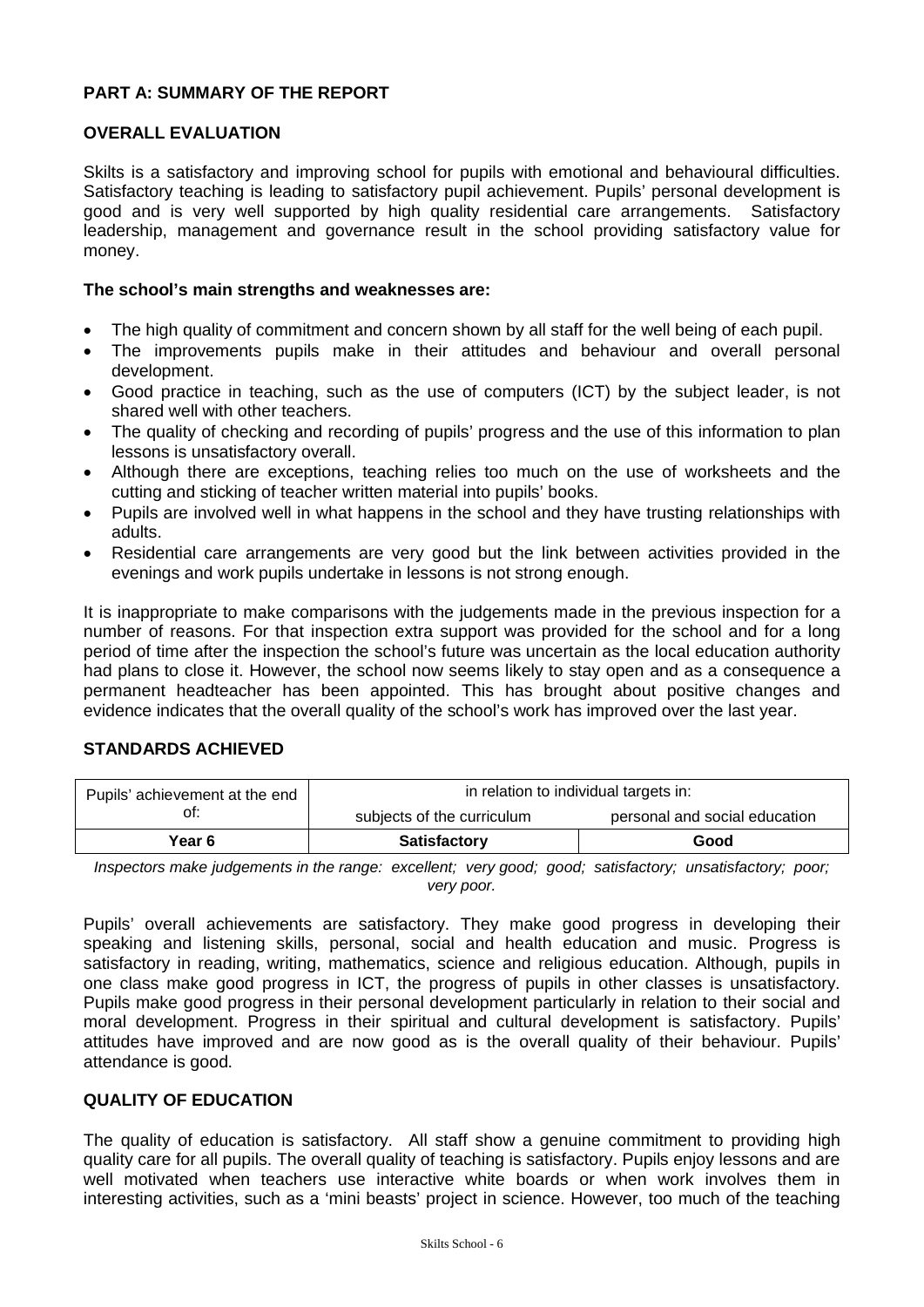relies on pupils completing worksheets from commercial schemes. Also the planning and setting of tasks by teachers often fails to take account of pupils' different ability levels and as a result more able pupils are not always sufficiently challenged by the work they are asked to complete. Teaching support assistants make valuable contributions to pupils' learning in all classes and those that teach specific lessons do so very well. The methods used to check and record pupils' achievements are being developed but as yet do not show clearly enough the rate of progress that pupils are making. The overall quality of marking of pupils' work is poor; it is not completed regularly, lacks comments that recognise pupils' achievements and fails to show pupils how they can improve.

The curriculum is satisfactory. All National Curriculum subjects are taught, although in mathematics and science the overall curriculum is limited. Pupils enjoy and benefit from the informal playtimes available in the evenings but would benefit further from a much closer link to the work that they are undertaking in lessons, for example, pupils regularly reading to care staff.

The quality of care for pupils is very good and the support and guidance provided for them is satisfactory. The residential facilities provide a high quality of care. The links with parents are good because the school tries very hard to involve them in the education of their children. The links with the community and other schools are satisfactory and being further developed.

## **LEADERSHIP AND MANAGEMENT**

The leadership of the headteacher is good and he is managing the current period of change effectively. The newly appointed deputy supports him well in this task. However, at present it is not clear how the school plans to develop each subject of the curriculum. The governance of the school is satisfactory because governors are very committed and passionate about the school. They are not, though, sufficiently involved in its work and do not have a clear understanding of its strengths and weaknesses.

## **PARENTS' AND PUPILS' VIEWS OF THE SCHOOL**

Parents are very pleased with the placement of their children in the school. They feel the school cares for their children well and that they enjoy and benefit from being there. Many express a wish for their child to receive an increased amount of time in the residential units. Pupils also state how happy they are in school. They talk enthusiastically about playing on the bikes after school, how staff support them if bullying occurs and their enjoyment in completing the recent project on 'bugs'.

## **IMPROVEMENTS NEEDED**

## **The most important things the school should do to improve are:**

- Improve teaching by:
	- Developing ways in which the good teaching practices in the school are shared amongst teaching colleagues.
	- Improving how pupils' progress is assessed and recorded and ensuring that lessons are planned based on this information.
	- Reducing the use of worksheets.
	- Limiting the reliance on cutting and sticking of teachers' written work into pupils' books.
	- Improving the quality and consistency of the marking of pupils' work.
	- Improving the use of ICT to support learning in all lessons.
- Improve the links between the school day and the residential unit by ensuring that pupils' learning is effectively supported by the residential facilities and activities.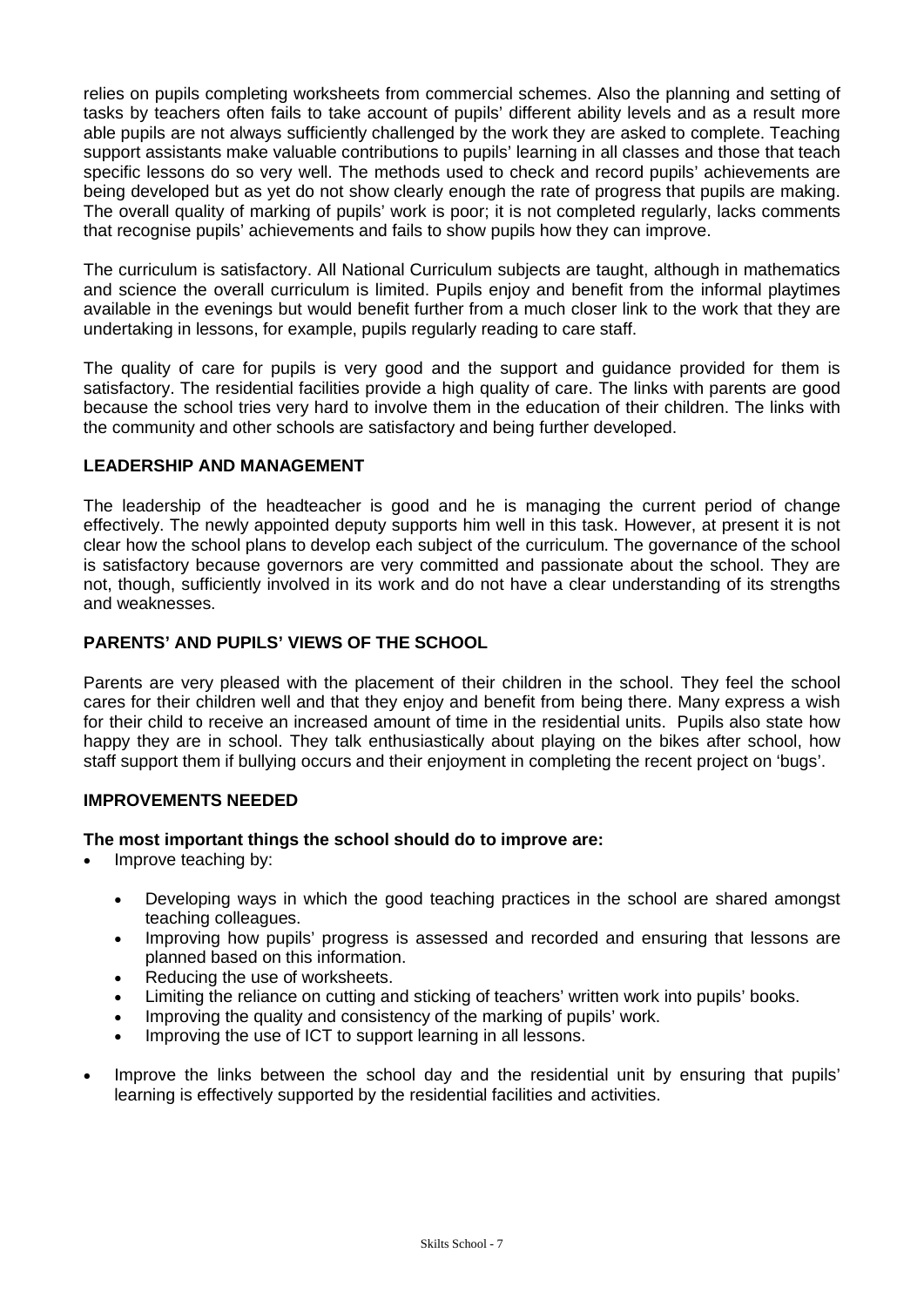## **STANDARDS ACHIEVED BY PUPILS**

Pupils' overall achievement is **satisfactory**.

#### **Main strengths and weaknesses**

- Results in Standard Assessment Tests (SATs) for pupils at the end of Year 6 are best in science and English.
- Pupils make good progress in developing their speaking and listening skills, personal, social and health education and music.
- The progress of a few pupils with the potential for higher achievement is at times reduced by the teaching methods used.
- Achievement in writing, reading, mathematics, science and religious education is satisfactory but in ICT it is unsatisfactory.
- Rates of progress of each pupil are difficult for the school to monitor because of weaknesses in their recording systems.

- 1. Care must be taken in judging pupils' progress based on their achievements in national Standard Assessment Tests (SATs) because of the many pupils who join the school late in their primary schooling and the small number of pupils in each year group. In recent years pupils have achieved their best results in English and science. In English last year of the 18 pupils in Year 6, three achieved the expected national level for their age and eight others the level below. This has been a pattern of results for English in previous years. Last year mathematics and science results were not as good but pupils achieved much better results in science this year. A third achieved the nationally expected level and another third the level below. They had similar results in 2001 when seven out of 14 pupils achieved the national expected level in science.
- 2. Pupils' good progress in speaking and listening is a reflection of the emphasis placed on developing these skills throughout the teaching day and in the residential units. Pupils freely engage in conversation and have the confidence to express their views and listen to those of others. The achievements of pupils in lessons for personal, social and health education are very well supported by the key aim of the school to improve pupils' personal development. Music is a popular subject and pupils make good progress because they enjoy the lessons and many take part in the regular choir sessions.
- 3. Pupils' satisfactory progress in other subjects is achieved largely through pupils working hard in lessons; many concentrate well for long periods whilst completing worksheets and teacher generated information sheets. However, it is because this work does not always challenge and interest them that pupils do not achieve at a higher rate. This particularly affects those few pupils with the potential for higher achievement. Progress in writing is satisfactory but there are too few occasions where pupils are asked to write independently and at length. There is evidence of good progress in reading for those pupils with reading difficulties, who receive individual support. However, for many, reading practice is not sufficiently regular in the classroom and without the support of regular reading practice in the residential units pupils are not making as much progress as they may be able to. Again in mathematics, science and religious education their progress is limited by too much emphasis on the completion of worksheets rather than learning in a more imaginative way.
- 4. Pupils' overall unsatisfactory progress in ICT is largely because of the unsatisfactory teaching of the subject in many classes. In the class taken by the subject leader pupils make good progress. Other teachers have varying degrees of competence in using computers and need a higher level of support to enable them to ensure that all pupils make good progress in developing their skills and understanding of the use of ICT.
- 5. There has been an improvement recently in the way the school records pupils' progress but current records make it difficult to analyse pupils' rates of progress. In addition although pupils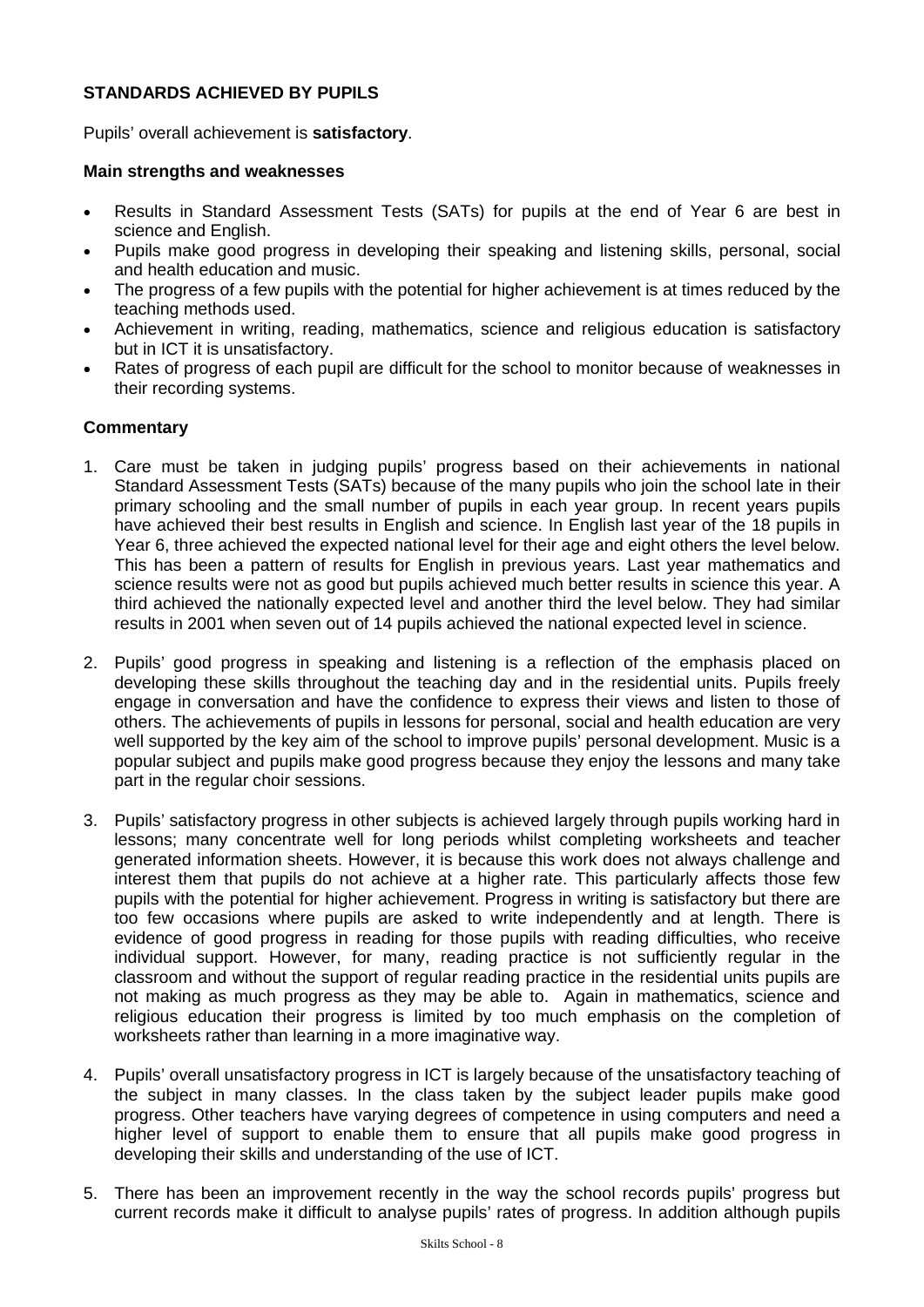have individual education plans with targets, these are not always well written and there has been no analysis of pupils' success in achieving the targets. Inspectors' scrutiny of records show that many targets are not achieved and many are repeated. There is no evidence that pupils with additional special needs, such as autistic spectrum disorders or with attention deficit and hyperactive disorders achieve at a different rate to other pupils in the school.

## **Pupils' attitudes, values and other personal qualities**

Pupils' attitudes and behaviour are **good**. Pupils' personal development, including spiritual, moral, social and cultural development, is **good.** Attendance and punctuality are **good.**

#### **Main strengths and weaknesses**

- Most pupils like coming to school and relate well to staff.
- Pupils usually work hard in lessons and enjoy staying in the residential units.
- Support for pupils' moral development is good and most pupils respond well to the new positive behaviour policy.
- Social development is generally good but there are not enough opportunities for pupils to take on responsibilities.
- The attendance rates of most pupils improve but the school does not record absences correctly.

## **Commentary**

6. In lessons most pupils are enthusiastic learners and proud of their achievements. They usually listen carefully to their teachers and are keen to answer questions. Although they enjoy talking about their work and undertaking practical tasks, they often find difficulty in concentrating when they are given written work. This is mainly because they have low reading and spelling skills. Nevertheless most persevere and complete the worksheets given to them. Pupils enjoy participating in activities such as sailing and playing on mountain bikes after school. These activities have a positive impact on their social development.

#### **Exclusions**

#### **Ethnic background of pupils Exclusions in the last school year**

| <b>Categories used in the Annual School Census</b> | No of pupils<br>on roll | Number of<br>fixed period<br>exclusions | Number of<br>permanent<br>exclusions |
|----------------------------------------------------|-------------------------|-----------------------------------------|--------------------------------------|
| White - British                                    | 32                      |                                         |                                      |
| White - Irish                                      |                         |                                         |                                      |
| White – any other White background                 |                         |                                         |                                      |
| Mixed – White and Black Caribbean                  |                         |                                         |                                      |
| Mixed – any other mixed background                 |                         |                                         |                                      |

*The table gives the number of exclusions, which may be different from the number of pupils excluded*.

7. The introduction of whole school rewards for good behaviour has been successful. Pupils think carefully about what they should do and enjoy receiving awards for their class. In school and the residential units pupils demonstrate good manners and have learnt to treat each other and members of staff with courtesy. In class on a few occasions pupils cause disruption and walk out of lessons. Although sanctions are given and pupils are encouraged to understand the error of their ways, there is no system in place to ensure that pupils catch up on the work they miss. Incidents of bullying are dealt with effectively. Staff and pupils work together in reducing antisocial behaviour and pupils feel that the number of incidents of bullying is reducing.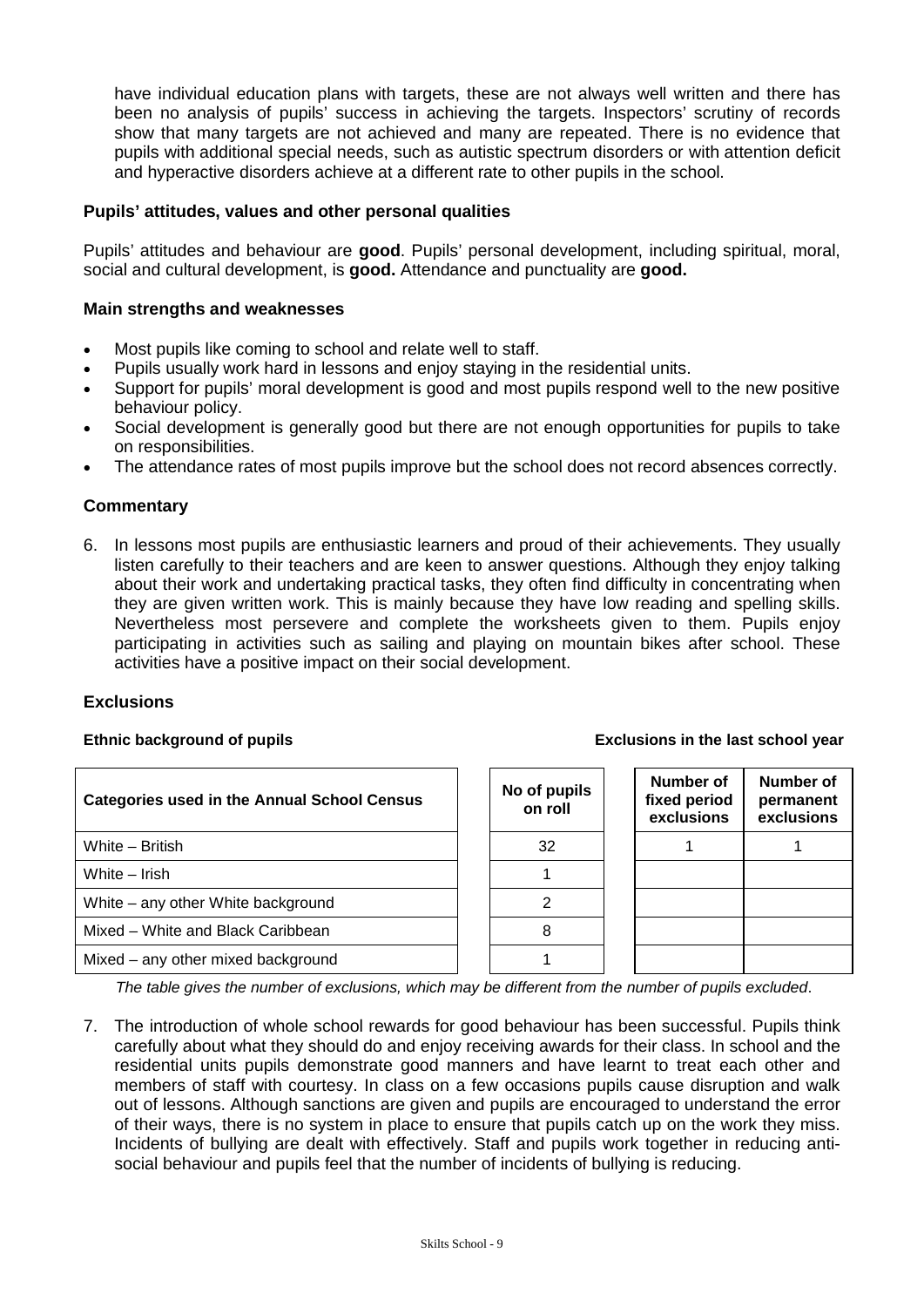- 8. There is a strong feeling of community amongst the pupils and staff. Because of the school's success in supporting and respecting everyone the good relationships that exist are a strength of the school. Pupils from a wide range of ethnic backgrounds generally get on well together and racial harmony is good. Pupils' cultural development is supported well by this but there is a limited range of additional activities, for example, involving the arts to extend this further.
- 9. Staff are skilled at developing pupils' self esteem and this has a positive impact on their personal development. Their spirituality is supported through their achievements being celebrated both in class and assemblies and, as a consequence, pupils become more confident and have a feeling of self-worth. For example, pupils enjoy singing in the choir and love to perform, especially if they can sing a solo. They are eager to express their opinions in lessons and through children's meetings. Members of the school council take their duties very seriously and are keen to bring about improvements in school life, whilst being aware of the financial constraints of their budget. However, there are not enough opportunities for pupils to gain independence and staff often do too much for them. For example at mealtimes staff wait upon the children and in class, assistants paste pupils' work into their books.
- 10. The vast majority of pupils attend school regularly. A few pupils have poor attendance and are not coming to school for reasons such as parent-condoned absence or absconding when school transport arrives at their home. The school swiftly follows up unexplained absences and works with the educational welfare service where low attendance is a cause for concern. Published absence rates are not accurate because the school does not always record absences correctly when pupils are away or are sent home.

## **Attendance**

## **Attendance in the latest complete reporting year (%)**

| Authorised absence |      | Unauthorised absence |     |
|--------------------|------|----------------------|-----|
| School data:       | 7.6  | School data:         | 1.3 |
| National data:     | 10.5 | National data:       |     |

| Unauthorised absence |     |  |  |  |
|----------------------|-----|--|--|--|
| School data:         | 1.3 |  |  |  |
| National data:       | 87  |  |  |  |

*The table gives the percentage of half days (sessions) missed through absence for the latest complete reporting year.*

# **QUALITY OF EDUCATION PROVIDED BY THE SCHOOL**

The quality of education provided by the school is satisfactory and improving. Teaching and learning are satisfactory, as are the curriculum, the accommodation, resources and links with the community and other schools. Care arrangements in the residential units are very good. The support, guidance health and safety arrangements and links established with parents are good.

## **Teaching and learning**

Teaching and learning are satisfactory overall.

## **Main strengths and weaknesses**

- Effective teaching methods are evident in the school but these are not shared with all teachers.
- Lessons too often involve pupils completing worksheets and cutting and sticking work into exercise books.
- The work pupils are asked to complete is not always suited to their ability levels.
- Staff have high expectations for behaviour and usually manage pupils' behaviour well.
- A few teachers make good use of video projectors and whiteboards as part of their teaching, but overall ICT is not used sufficiently in teaching.
- Learning support assistants offer very positive and effective support to pupils.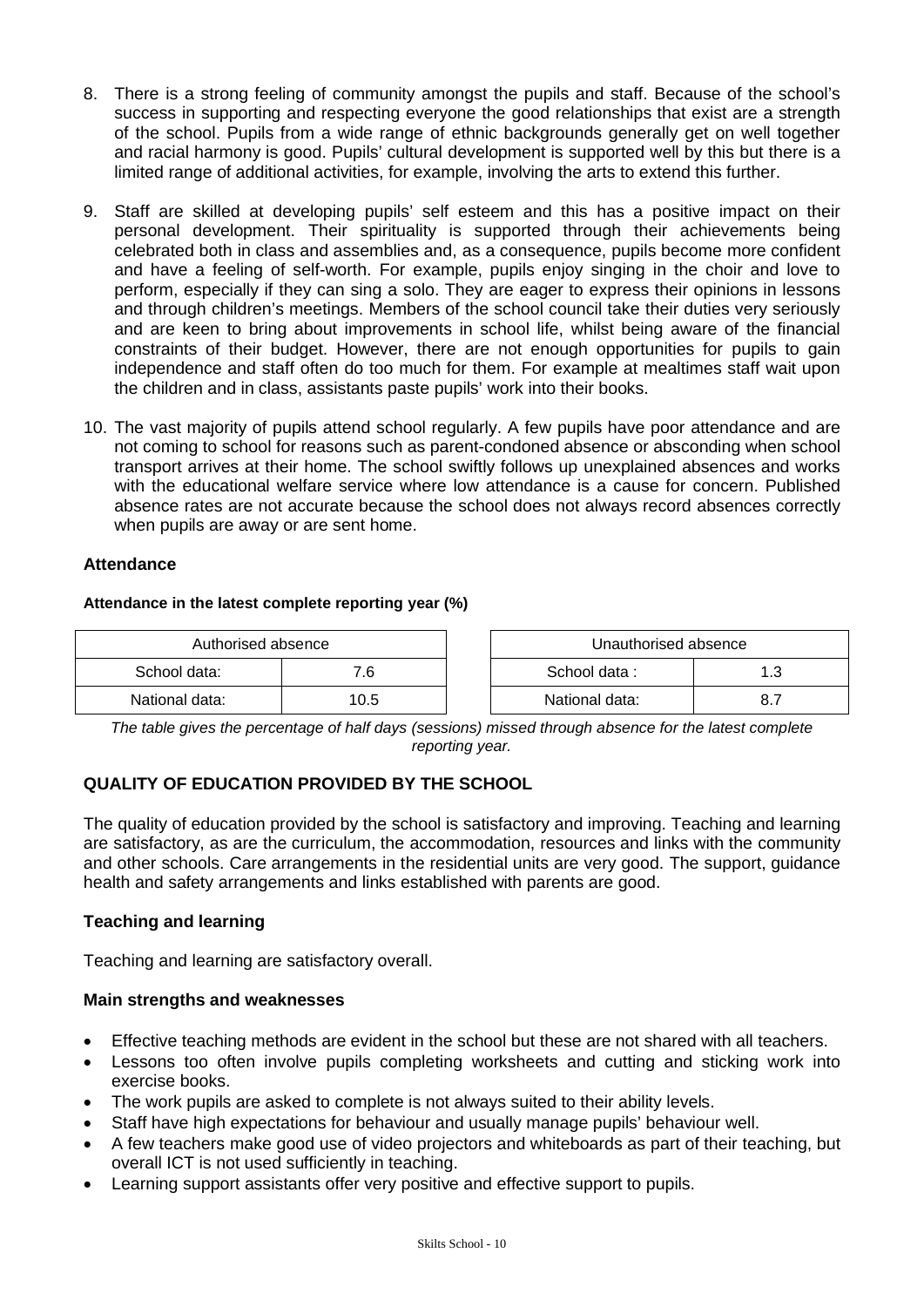Assessment systems are being developed but at present are not always used effectively to set appropriate work for pupils or to clearly show pupils' progress.

# **Commentary**

**Summary of teaching observed during the inspection in 26 lessons.**

| Excellent | Very good | Good | Satisfactory | Unsatisfactory | Poor | Very Poor |
|-----------|-----------|------|--------------|----------------|------|-----------|
|           |           |      |              |                |      |           |

*The table gives the number of lessons observed in each of the seven categories used to make judgements about lessons.*

- 11. All teachers and learning support assistants show considerable care and concern for their pupils but the quality of their teaching does vary. There are examples of good practice where activities are varied and pupils become interested. For example, in the class for the youngest pupils in the school and those with specific learning difficulties, activities are changed frequently and pupils are challenged by the tasks set. However, observations of lessons and scrutiny of teachers' planning shows that this is not always the case in all classes. Too often teachers rely for the main part of lessons on pupils working individually completing worksheets or filling in the missing word on teacher-written handouts. This does not effectively challenge pupils or meet their differing ability levels. This is particularly so for the pupils with reading difficulties, who have exercise books full of worksheets much of which they are unable to read.
- 12. Teachers use the positive relationships they have with pupils to manage their behaviour well. They also make effective use of the recently introduced behaviour star chart system to reward pupils when they have done well. When individual pupils have difficulties the headteacher and deputy headteacher offer positive individual support, either helping pupils remain in class or returning them when they have left without permission. However, there is no consistent expectation for pupils to catch up on any work missed when they have been out of class and this reduces their opportunities to make as much progress as they could.
- 13. There are times when teachers make good use of ICT. This is particularly so in relation to the recently purchased interactive whiteboards where pupils enjoy the activities that involve the use of them. This is the case in Year 6 where pupils in mathematics are working on direction and symmetry in moving triangles around the screen. In addition a learning support assistant taking the class with the youngest pupils makes good use of short video clips to make topics interesting for the pupils. However, overall, with the exception of the class taken by the ICT subject specialist, all other classes make insufficient use of ICT and fail to ensure that all pupils are developing good skills in using computers.
- 14. The school encourages its learning support assistants to play an active part in lessons. In many they not only support individuals and small groups in helping with their learning but also are very quick and assertive in offering support to pupils that look to be experiencing difficulties controlling their behaviour. The school has also encouraged learning support assistants to develop their teaching skills. The lessons seen during the inspection taken by two learning support assistants were good. They included a range of activities and were enjoyed by the pupils, who worked hard throughout.
- 15. Teachers do not make sufficient use of the information they have on pupils' achievements. For example, teachers often fail to provide higher ability pupils with work of sufficient challenge. Equally a few pupils with significant learning difficulties are not given sufficiently 'prescriptive' teaching programmes to enable them to progress at an appropriate rate. They are provided with one to one support, but often they are expected to complete similar worksheets to their peers in class. There are, though, a small number of pupils identified with reading difficulties and these pupils benefit from individual support lessons.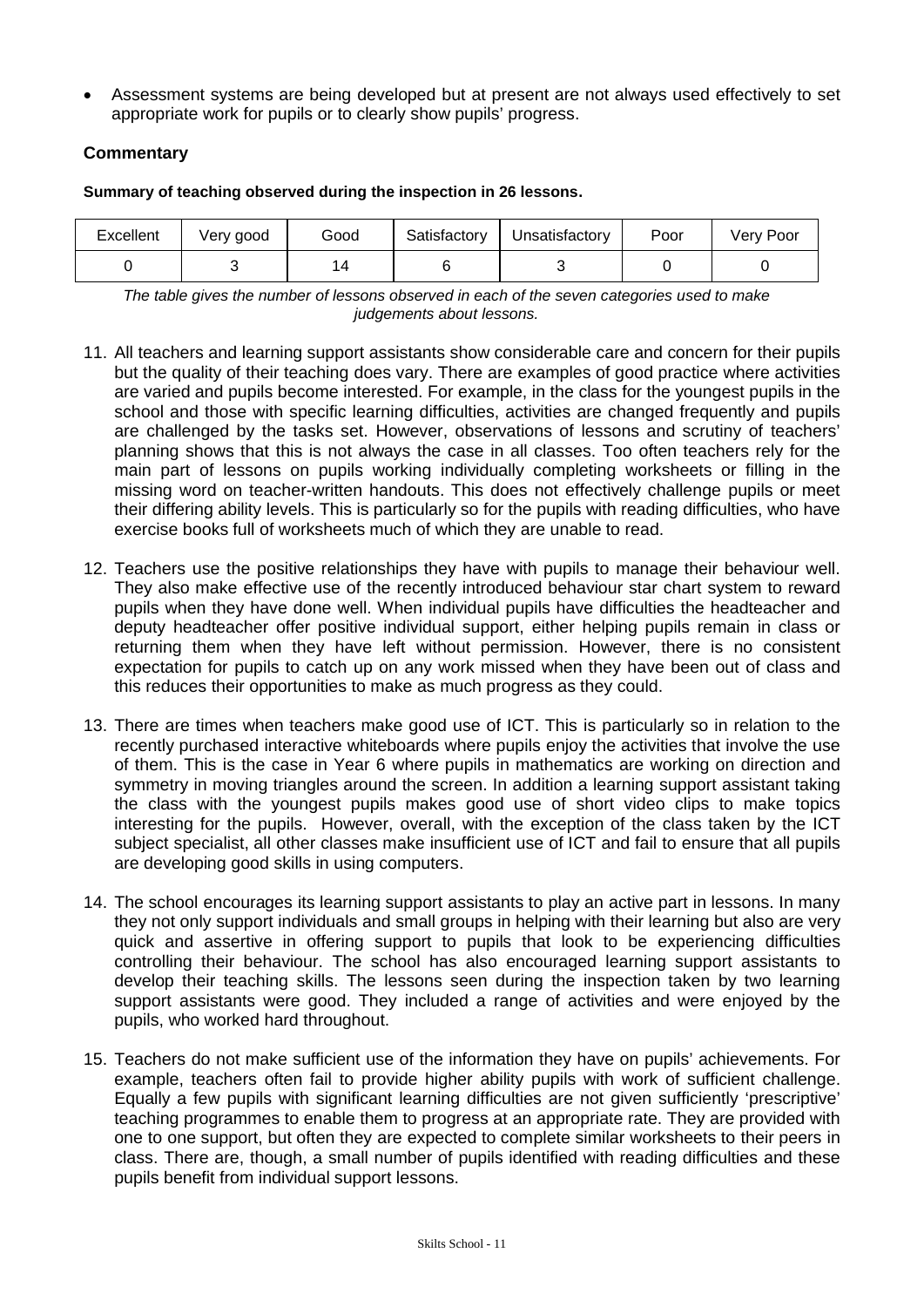16. The school has recently introduced a "whole school" assessment package to check how well pupils are learning but the use of this is unsatisfactory. It is not used regularly to inform planning and identify appropriate targets on pupils' individual education plans There are no comprehensive tests on entry to the school to identify pupils' strengths and weaknesses and to match work to individual need. The school uses a computer program to help with writing individual education plans, but this is not used accurately and targets are not linked and so do not follow a logical sequence. In addition, targets in individual education plans are not used as a reference in lesson planning. Pupils receive regular feedback about their behaviour, but staff do not regularly let pupils know how well they are performing academically. Pupils' work is not marked regularly and when it is there are few suggestions made for how it can be improved.

## **The Curriculum**

The curriculum is **satisfactory**. The school provides **satisfactory** opportunities for enriching pupils' learning. The accommodation is **satisfactory** and resources for learning are **satisfactory**.

## **Main strengths and weaknesses**

- All National Curriculum subjects and religious education are well covered.
- The amount of time allocated for many individual lessons is too long and pupils find it difficult to concentrate for such a long time.
- The curriculum for personal, social, health and citizenship education (PSHCE) provides good opportunities to help pupils develop appropriate personal skills.
- Literacy, numeracy and ICT are not given sufficient attention in the teaching of the different subjects in the curriculum.
- Opportunities for pupils to learn to play together during the evenings are very good but insufficient attention is given to supporting the work pupils do in lessons.
- There are a good number of teachers and support staff.

- 17. The curriculum during the school day is soundly planned and provides pupils with a good range of experiences. All pupils have equal access to these. The school places appropriate emphasis on the important areas of English, mathematics and science and these are all given sufficient time on the timetable. ICT is not covered as well and in most classes what is taught in this area is too narrow. Music plays an important part in the life of the school and enriches many areas of the curriculum. A number of pupils learn to play musical instruments and many sing in the choir and attend a recorder club. The timetable includes a number of lessons that are up to one and a half hours long. This is too long and as a result pupils lose enthusiasm in their work.
- 18. There is an effective programme of work designed to develop pupils' personal, social and health education and citizenship. Pupils are given opportunities to learn about the dangers of smoking, alcohol and taking dangerous drugs. These aspects are also well supported by the work of the care team in the evenings. Pupils with reading difficulties are given good individual support during the school day, but there is not a planned approach to support these pupils in the teaching of each subject. This is also the situation for numeracy and ICT.
- 19. Pupils enjoy and benefit enormously from the chance to play with their friends in the evenings. Careful staff supervision allows them to do this safely and they enhance their social skills as a result. The school also provides a satisfactory range of extra-curricular clubs and activities, including football training and gym clubs. However, there are very limited links made between what happens in the teaching day and the residential units. For example, pupils who have missed lessons during the day are not supported to catch up on work missed and specific programmes to support individuals, such as those to improve reading, are not followed in the evenings. In addition, opportunities to participate in after school clubs are limited to pupils who are in residence.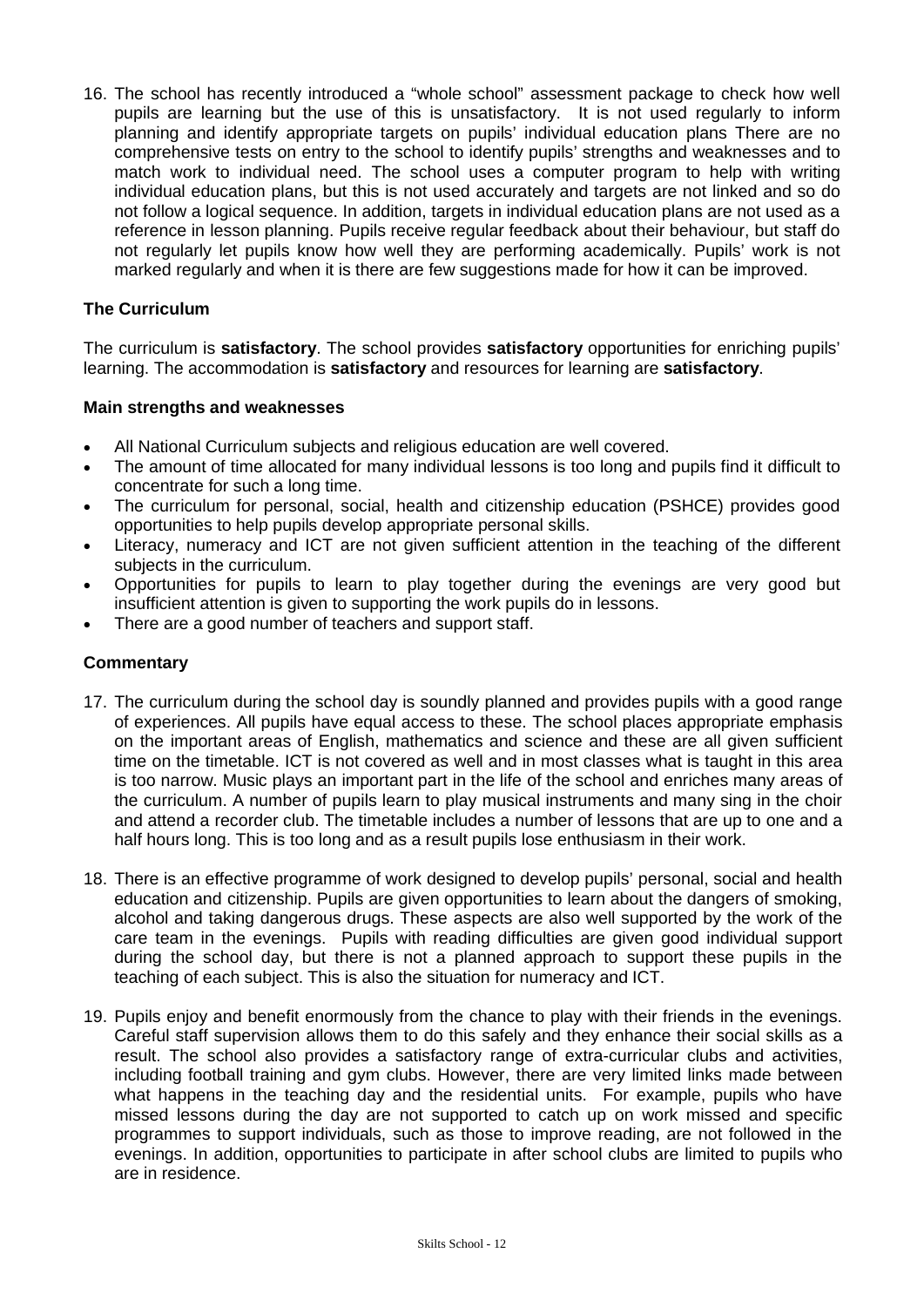20. The accommodation is satisfactory and there is a satisfactory range of resources. There is plenty of space throughout the school to take small groups for individual tuition or to hear children read. Teachers are suitably qualified and experienced to teach the curriculum. The match of support staff to the curriculum is good. Many are well qualified and experienced and make a significant contribution to the raising of standards and achievement.

## **Care, guidance and support**

The school's provision for the pupils' care, welfare, health and safety is **good.** Pupils' receive **satisfactory** support, advice and guidance. Involvement of pupils through seeking their views is **good**.

## **Main strengths and weaknesses**

- Residential care arrangements are very good and ensure that pupils are very well looked after.
- Staff help pupils develop their personal and social skills.
- Pupils have trusting relationships with staff.
- Individual staff give pupils advice and guidance on how to improve their behaviour but there are no whole school systems for this.
- There is a lack of guidance available to pupils on how they can improve their work.
- The school pays good attention to pupils' views.

- 21. Pupils benefit greatly from very high quality of care provided in each of the residential units. A recent Care Standards inspection report confirms this and shows that considerable improvements have been made since the appointment of a new head of care. The school works closely with medical professionals to support the welfare of pupils and their families. The residence provides a 'homely' environment and staff committed to caring for the pupils. Many of the pupils and parents commented that the food is one of the best things about the school. The domestic bursar is committed to using fresh produce and successfully promotes healthy eating. The school has good procedures to ensure that pupils work in a safe and secure environment. Supervision at lunchtime, breaks and after school is good. The head of care has completely revised the child protection documentation and this is now good. Staff are aware of the school's procedures and know how to report any concerns. The head of care pays good attention to ensuring that risk assessments are completed and the arrangements for first aid are good. Good records are kept when medication is given.
- 22. Staff, both in school and the residential units, know the pupils well and understand their needs. Pupils are encouraged to work and play together and they learn to share equipment and play team games. Staff are good role models and show pupils how to interact with others. Consequently pupils are courteous, polite and display good manners particularly at meal times.
- 23. Pupils help to set their own weekly targets for behaviour and these are assessed at the end of each lesson. Successes in achieving these targets are celebrated in class and assemblies. Teaching and care staff talk with pupils if they have had problems but there is no formal system that ensures that there is a follow up to incidents or that allows the school to see from records what specific behavioural difficulties are occurring.
- 24. Although teachers give pupils positive encouragement in lessons, they do not give them enough guidance on what they need to do to improve their work. Marking does not often show pupils what they need to do to make their work better. Individual educational plans contain targets for improvement but these are often too vague, for example 'sustain concentration' and can remain the same for the whole year.
- 25. In lessons and assemblies, staff value pupils' views. Pupils also have satisfactory opportunities to comment on their achievements before their annual review. Pupils who stay in the residence are able to voice their opinions about improvements such as new activities and equipment.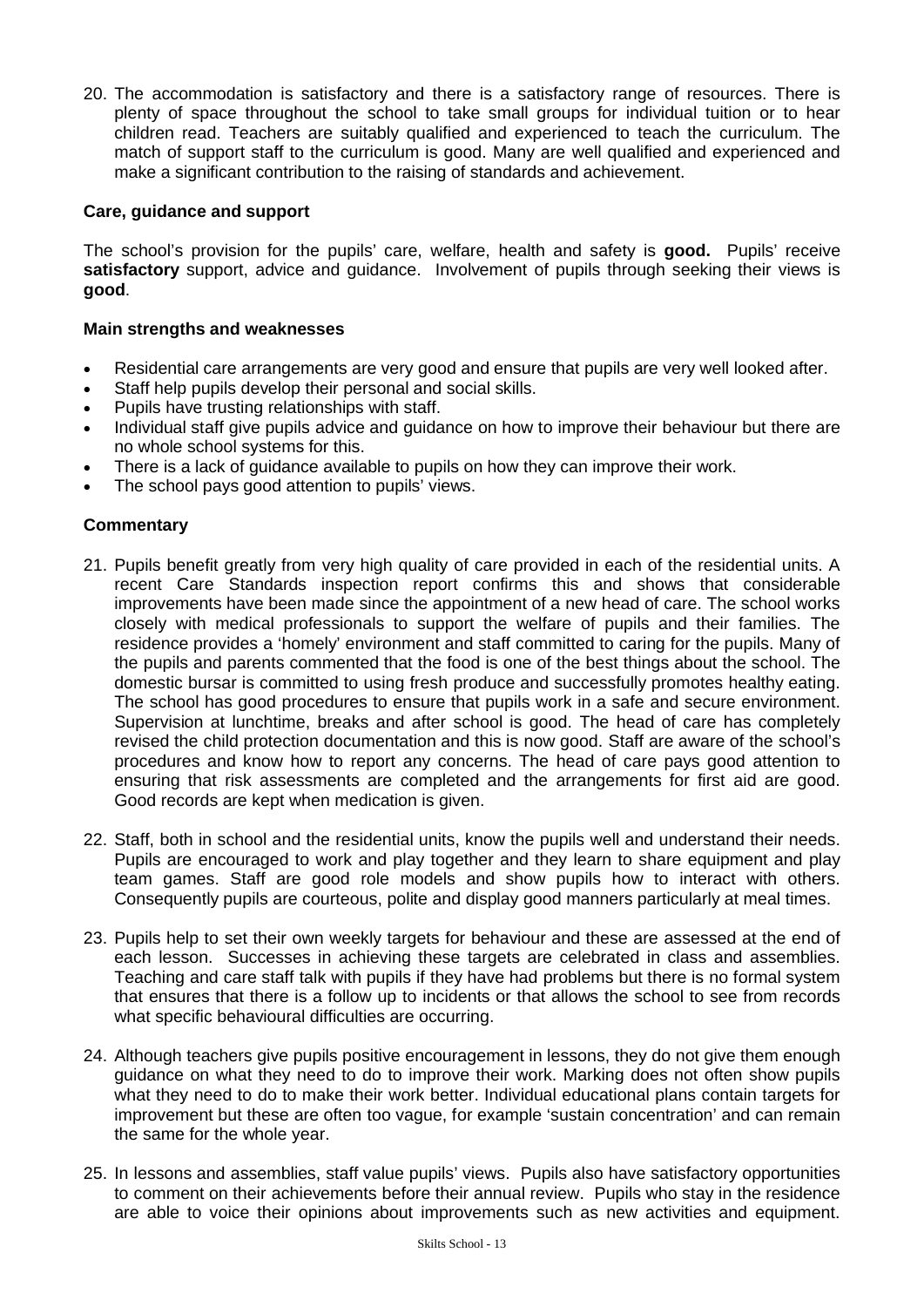Members of school council show confidence and maturity as they discuss their ideas to enhance school life. For example, as a result of their suggestions, the school has given the council funding, enabling it to refurbish a shed for use as a 'Chillin Zone' and provide new play equipment.

## **Partnership with parents, other schools and the community**

The school's links with parents are **good**. The school's links with the community and other schools are **satisfactory**.

## **Main strengths and weaknesses**

- Staff are very approachable and day-to-day communication between home and school is good.
- Parents express positive views about the school.
- Although satisfactory overall, the links with the community fail to support pupils' development in a few important aspects.
- There are good arrangements for the transfer of pupils to secondary school.

## **Commentary**

- 26. Staff work hard to reach out to parents and carers and make them feel welcome in school. New families are encouraged to visit the school and talk with staff about their hopes and concerns and useful leaflets, including one written by children, give families good information about the school. Staff contacts parents to celebrate successes as well as discuss concerns. Reports are provided on pupils' progress and these contain satisfactory written information. Parents are interested in their child's progress and feel able to talk with both teachers and care staff about any worries. They feel that they are well prepared for annual review meetings and are given good opportunities to voice their opinions and suggestions. Newsletters give parents relevant and timely information about future events and celebrate the school's successes but the school's Internet website is currently out-of date and contains little that would interest parents. Families enjoy attending events such as concerts and over half of the parents manage to attend the annual review meetings.
- 27. The school's sound partnership with the community enriches the curriculum and has a positive impact on pupils' social and personal development. Good use is made of the local environment for topic work such as the mini-beasts project and for physical activities, such as sailing and swimming. However, there are a few visits and visitors to enhance pupils' experience of subjects such as history, art or geography. Nor are there enough links established to deepen pupils' understanding of Britain as a multi-cultural society.
- 28. The school works closely with its feeder secondary school to ensure that the transfer of Year 6 pupils is as smooth as possible. Pupils often join Skilts in Y5 and this means that there are only limited opportunities for the school to prepare pupils for re-integration into mainstream. However, currently two pupils spend between one and three days respectively in mainstream school, but there is no joint planning of lessons for these pupils. The staff meet with other colleagues who teach in similar special schools but as yet have not shared good practice, especially about how to manage pupils with more challenging behaviour.

## **LEADERSHIP AND MANAGEMENT**

The leadership and management of the school as a whole are satisfactory and the leadership qualities of the new headteacher are good. The governance of the school is satisfactory.

## **Main strengths and weaknesses**

 The new headteacher is ambitious for the school to be successful and successfully leading the school through its present period of change.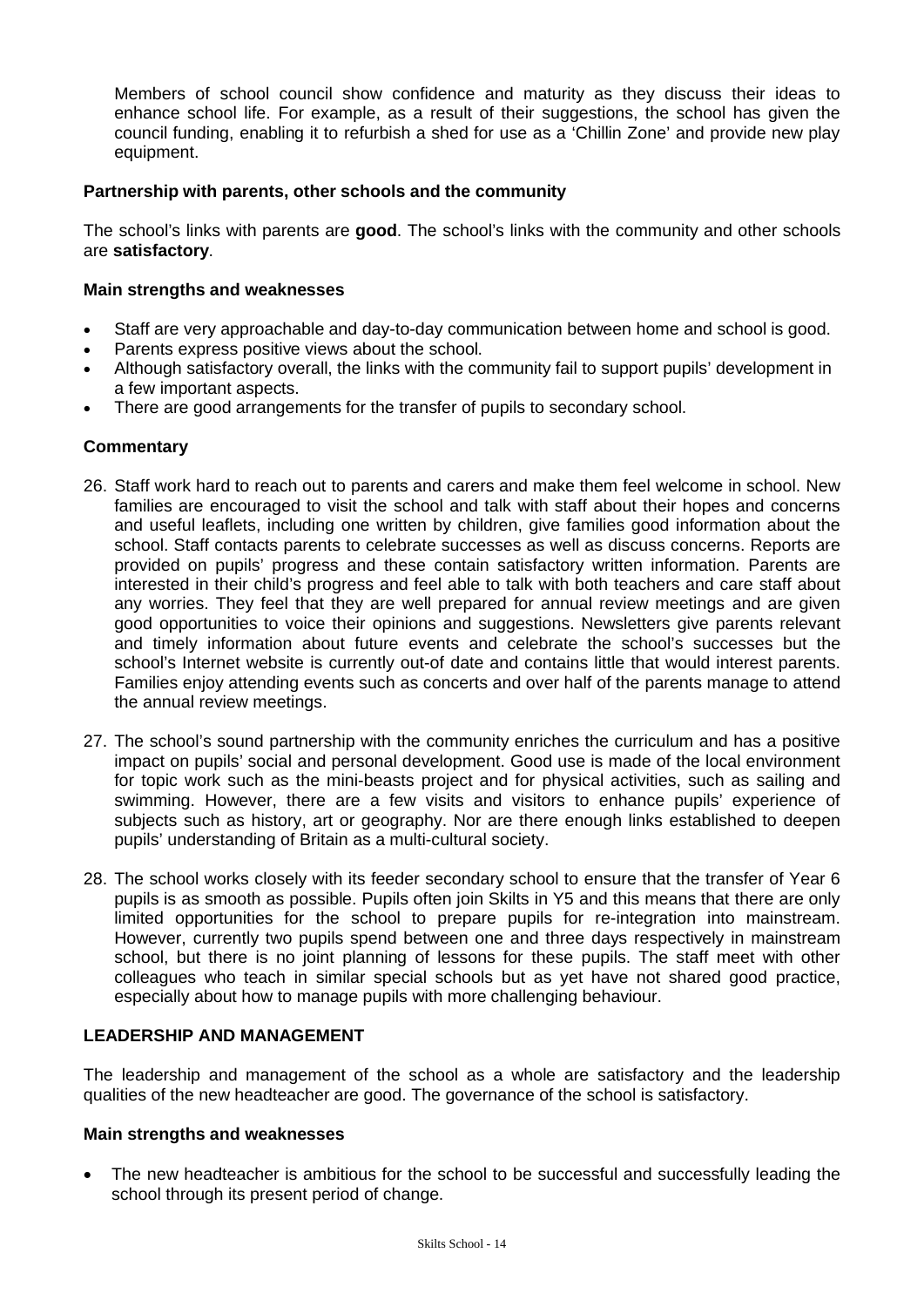- Working patterns for staff have weaknesses that need to be addressed.
- The leadership and management of the curriculum, teaching and learning, although satisfactory, are not bringing about sufficient improvements to pupils' achievements.
- The school's development plan is a relevant document for improving the school but lacks details of how the priorities for development will improve pupils' achievements.
- The governors are supportive and passionate about the school but lack an understanding of its strengths and weaknesses.
- Financial management is good and based on sound record keeping.

- 29. The headteacher is leading the school well and working hard to improve the quality of education it is providing. He has brought in good quality staff, including the new deputy headteacher and the head of care, and is supporting the longstanding members of staff well in effecting changes to their working practices. His leadership style has ensured good relationships amongst both new and established staff. Good training opportunities have been provided for all staff. This is particularly so for two teaching support assistants, who now as part of their contracts teach and do so to a high standard. Despite these noteworthy developments improvements have not been made to ensure that staff working practices are appropriate. For example, care hours involve too many split shifts and the practice of teachers undertaking long hours of extra duties limits their ability and time to prepare their lessons and mark the work of pupils.
- 30. The improvements made to the school have not yet had sufficient impact on the quality of the curriculum, teaching and learning. Although the overall curriculum is satisfactory, there is not a clear overview of how aspects such as literacy, numeracy and ICT will be taught and developed in the teaching of other subject areas. There has not been sufficient impact on improvements to the strategies teachers employ and pupils are not being given sufficient variety in the way in which they can learn. Improvements have been made to how each curriculum area is managed, but these have not yet increased the rate of pupils' progress. For example, although the curriculum leader for ICT is a very effective practitioner himself, he has not been able to effect improvements in the teaching of ICT by other staff.
- 31. The school's development plan is a detailed document and importantly is now written after consultation with staff and governors. A good range of targets is included and they demonstrate the school's desire to improve the quality of education it is providing. It lacks, though, sufficient detail as to what it hopes to achieve as a result of these developments and there is insufficient evaluation of the impact of the developments on the achievements of pupils. For example, the ICT resources, which are now very good, have been a key development but there has been no review of how these are being used by pupils and how as a result pupils' skills in ICT are being improved.
- 32. The governors are very supportive. They are articulate and passionate in their belief of the value of the work of the school. Their correspondence with the LEA shows how hard they have fought for the school's survival, however, the minutes of their meetings and their arrangements to monitor the work of the school, show that they do not have a clear picture of the school's strengths and weaknesses. Their systems for understanding what is happening in the school rely too heavily on receiving information from staff.
- 33. The school's finance officer maintains detailed records and is well supported by an external financial consultant. Detailed spreadsheets are produced which show clearly where expenditure occurs. This expenditure is reviewed appropriately by the school's finance committee. The domestic bursar monitors the catering and cleaning of the school meticulously and plays an important part in the smooth running of the whole school.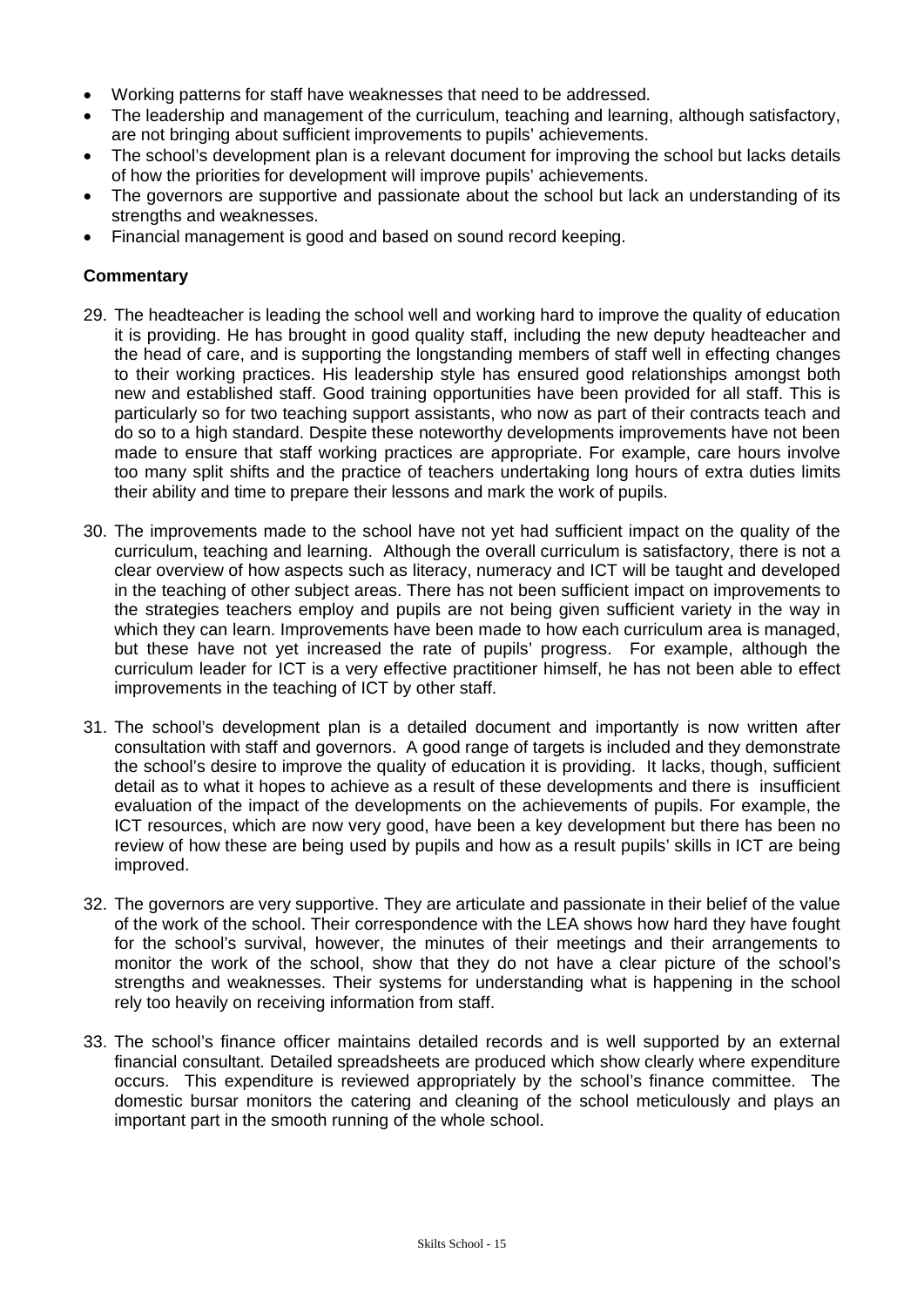# **Financial information**

# **Financial information for the year April 2003 to March 2004**

| Income and expenditure $(E)$ |         |  | Balances (£)                   |
|------------------------------|---------|--|--------------------------------|
| Total income                 | 1358710 |  | Balance from previous year     |
| Total expenditure            | 1306173 |  | Balance carried forward to the |
| Expenditure per pupil        | 26123   |  |                                |

| Income and expenditure $(E)$ |         | Balances (£)                        |       |
|------------------------------|---------|-------------------------------------|-------|
| Total income                 | 1358710 | Balance from previous year          | 75087 |
| Total expenditure            | 1306173 | Balance carried forward to the next | 54507 |
| xpenditure per pupil         | 26123   |                                     |       |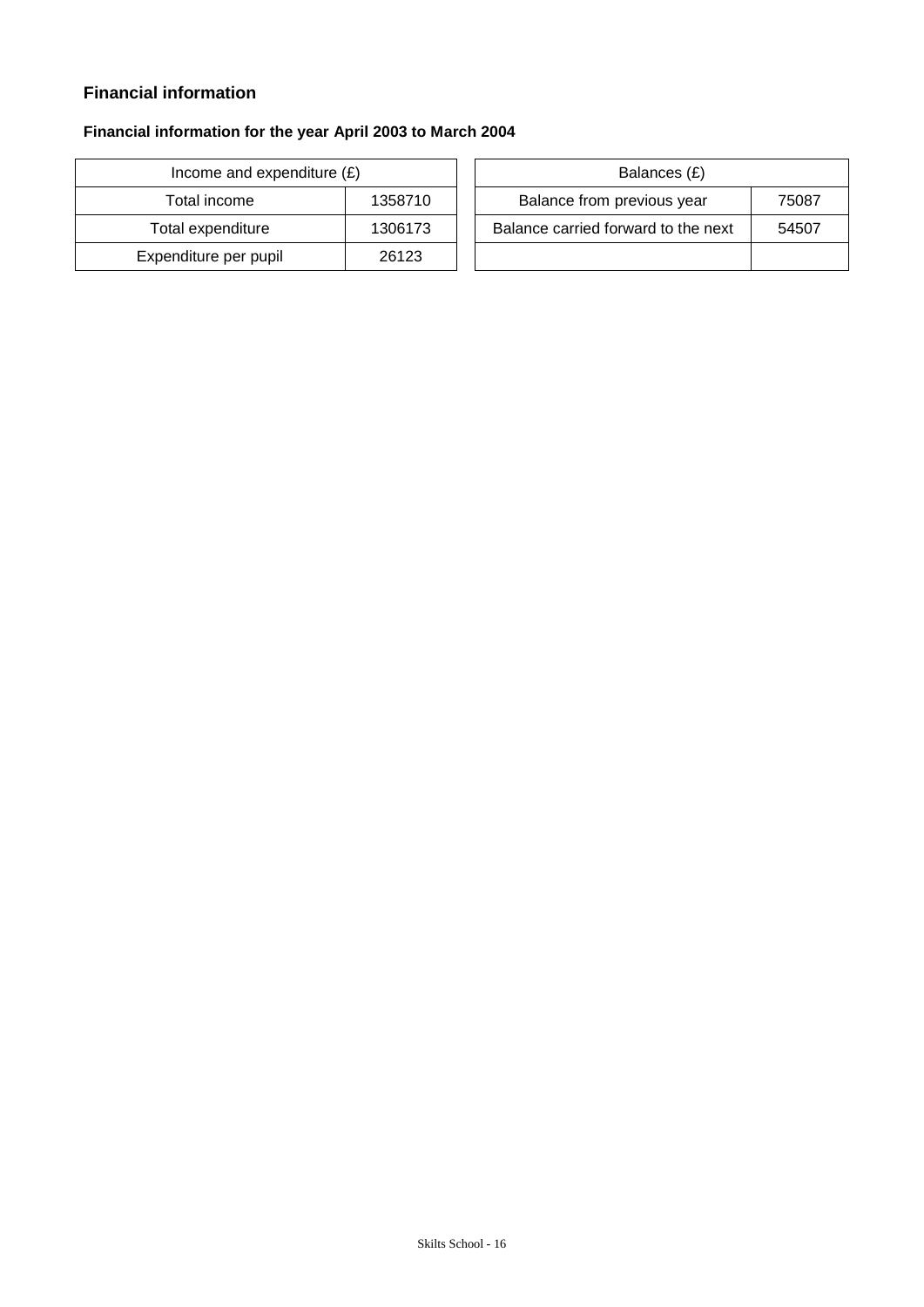## **PART C: THE QUALITY OF EDUCATION IN SUBJECTS AND COURSES**

*Throughout this section of the report, overall judgements about provision relate to pupils' achievements, the effectiveness of teaching and learning, curriculum leadership and management and any other significant aspects.*

## **ENGLISH**

*Inspectors saw four lessons, held discussions with pupils and looked at written work, reports and records.*

Provision in English is **satisfactory.** 

## **Main strengths and weaknesses**

- There is a good focus on encouraging pupils to contribute to discussions and listen to each other.
- Opportunities for pupils to write independently are limited by an over reliance on the use of worksheets.
- Pupils with reading difficulties receive good individual support.
- The needs of the pupils and their capabilities are not thoroughly assessed.
- There are not enough opportunities for pupils to practise their literacy skills in other subjects.
- Marking of pupils' work is inconsistent and does not help them improve their work.

- 34. Pupils make satisfactory progress overall. There are good opportunities for pupils to develop speaking and listening skills and their progress in these areas is good. Pupils use and develop their skills well in lessons and during other periods such as circle time in the house units. For example, in a good literacy lesson for pupils in Year 2, the teacher encouraged pupils to predict what the answer might be to her questions. Pupils responded by answering questions sensibly and clearly. In all subjects teachers are keen to get pupils involved in discussions and this supports their learning well.
- 35. Pupils' achievement in writing is satisfactory. They receive a high level of individual support and encouragement from teachers and support staff when carrying out writing tasks. As a result by the end of Year 6 higher attaining pupils print or use cursive writing neatly and punctuation is mostly used accurately. Lower attaining pupils learn to write over a guide or to copy words from the board. However, a scrutiny of books indicates that much of the written work is based on completing words or sentences on worksheets. As a consequence, most writing is quite brief and pupils are not learning how to write more freely and imaginatively in extended pieces of writing. Although a few pupils use a word processing program, there are few instances where writing skills are being effectively supported through ICT. Even where lessons are devoted to writing, the time pupils actually spend on this activity is short.
- 36. The progress of the majority of pupils is satisfactory in reading. However, pupils are not encouraged to take books home or onto the residential units and there are no home (or house unit) school reading records. Eight pupils benefit from regular, intensive 'reading recovery' sessions, which are effective in improving their reading levels. There are, though, other pupils who require regular individual guided reading sessions who do not receive them. The well stocked and attractively decorated library is a very good resource but it is unsatisfactory that not all groups have regular timetabled library sessions and it is currently underused.
- 37. Teaching and learning are satisfactory overall. Teachers have adequate subject knowledge and plan lessons satisfactorily. They make effective use of the guidance offered by the National Literacy Strategy. In the best practice observed what it is hoped pupils will learn is made clear at the start of lessons and discussed with pupils so that they know what they will be doing. The good relationships staff have with pupils are used well to encourage them to work hard. For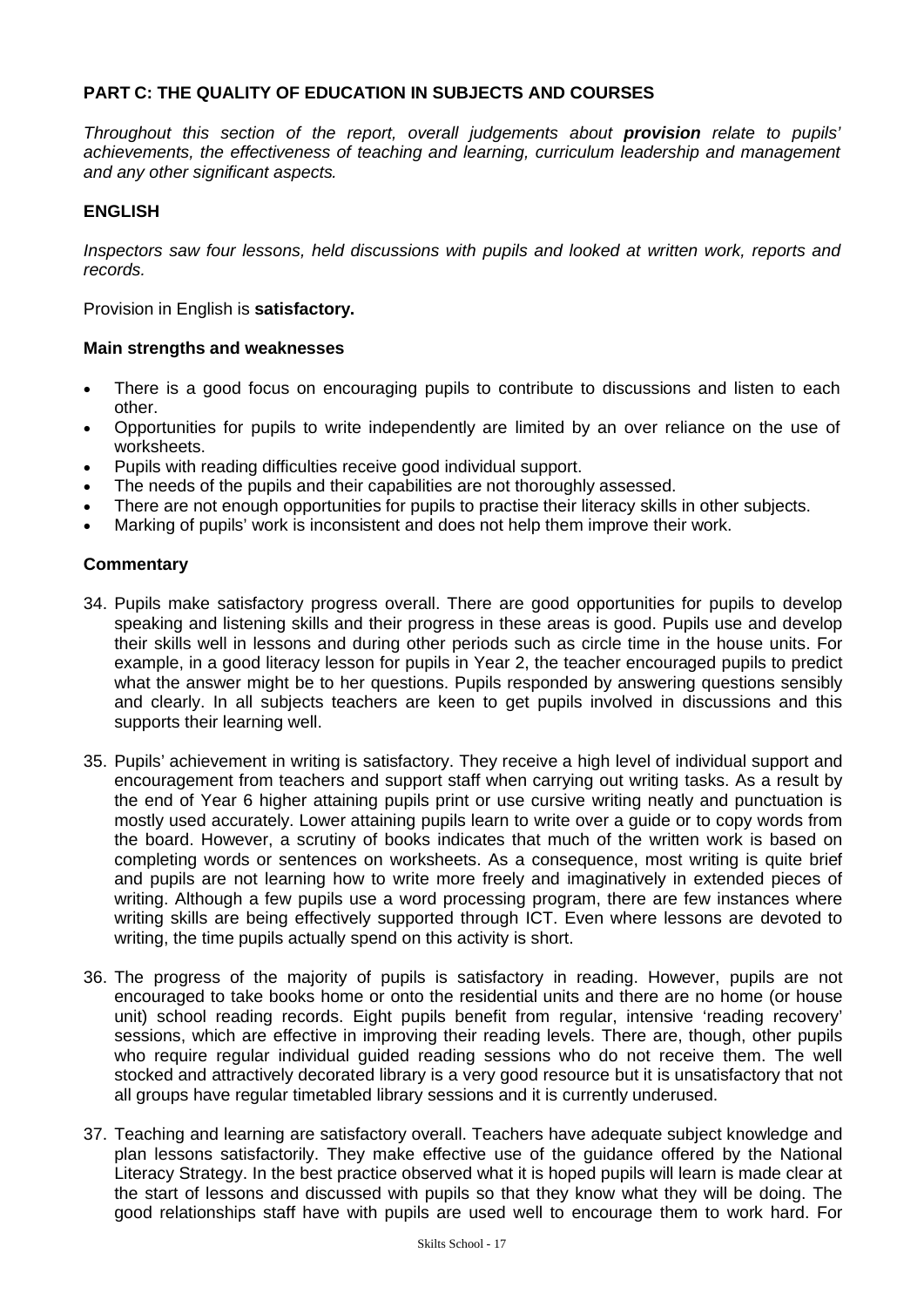example, in a good lesson in Year 6, the teacher used praise and her own enthusiasm to help pupils learn effectively. This was a good example of the school's aim of raising pupils' selfesteem being seen in practice. However, assessment of pupils' work is inconsistent. Insufficient use is made of individual targets to plan the work pupils will do. Samples of pupils' work are not regularly collected and the marking of pupils' work by teachers lacks the constructive comments that would help them improve.

38. The leadership of the subject is satisfactory. The English policy provides useful information and guidance for all staff. The subject manager recognises the need to monitor the work of other teachers in order to have an effective overview of how literacy is being taught throughout the school.

## **Language and literacy across the curriculum**

Literacy across the curriculum is unsatisfactory. Although speaking and listening are promoted well in other lessons and in the residential units, the over reliance on worksheets in other subjects restricts opportunities for extended writing. Reading skills are not reinforced sufficiently well in other lessons with staff frequently reading information when many pupils could attempt the texts themselves. Presentation of pupils' work is frequently unsatisfactory.

## **MATHEMATICS**

*Inspectors saw five lessons, looked at samples of pupils' work and discussed these with individual pupils.*

Provision in mathematics is **satisfactory**.

## **Main strengths and weaknesses**

- Pupils work hard in lessons mainly because teachers have high expectations for them to stay on task.
- Although in two classes teachers provide a good range of activities, in other classes there is too much emphasis on pupils completing worksheets.
- Lessons usually include an interesting starter activity and a recap of what has been covered at the end.
- The assessment and recording of pupils' achievements are weak and not used to help teachers plan their lessons effectively.
- There are limited opportunities for pupils to use and apply mathematical skills in other situations.
- The recently appointed subject leader has assembled a useful subject file but is not bringing about an improvement in the teaching of mathematics throughout the school.

- 39. Pupils understand that in mathematic lessons they are expected to work and most try hard to complete tasks set for them. It is mainly because of this that pupils' achievement is satisfactory. However, in many of the classes a lot of their work is based around completing worksheets from a commercial scheme and there is a very limited range of other teaching activities. In two classes, there is more evidence of a wider range of activities, which make use of interactive whiteboards and practical activities. For example, a Year 6 group during the inspection went out into the playground to time a few practical activities and then used the results to develop an understanding of the addition of figures with decimals.
- 40. Teachers have sought to adopt aspects of the National Numeracy Strategy. This has led to structured lessons where there are starter activities and often a recap of work at the end of the lesson. However, because many of the lessons are very long the time pupils are expected to work independently is too long and pupils become restless and the rate of their learning suffers.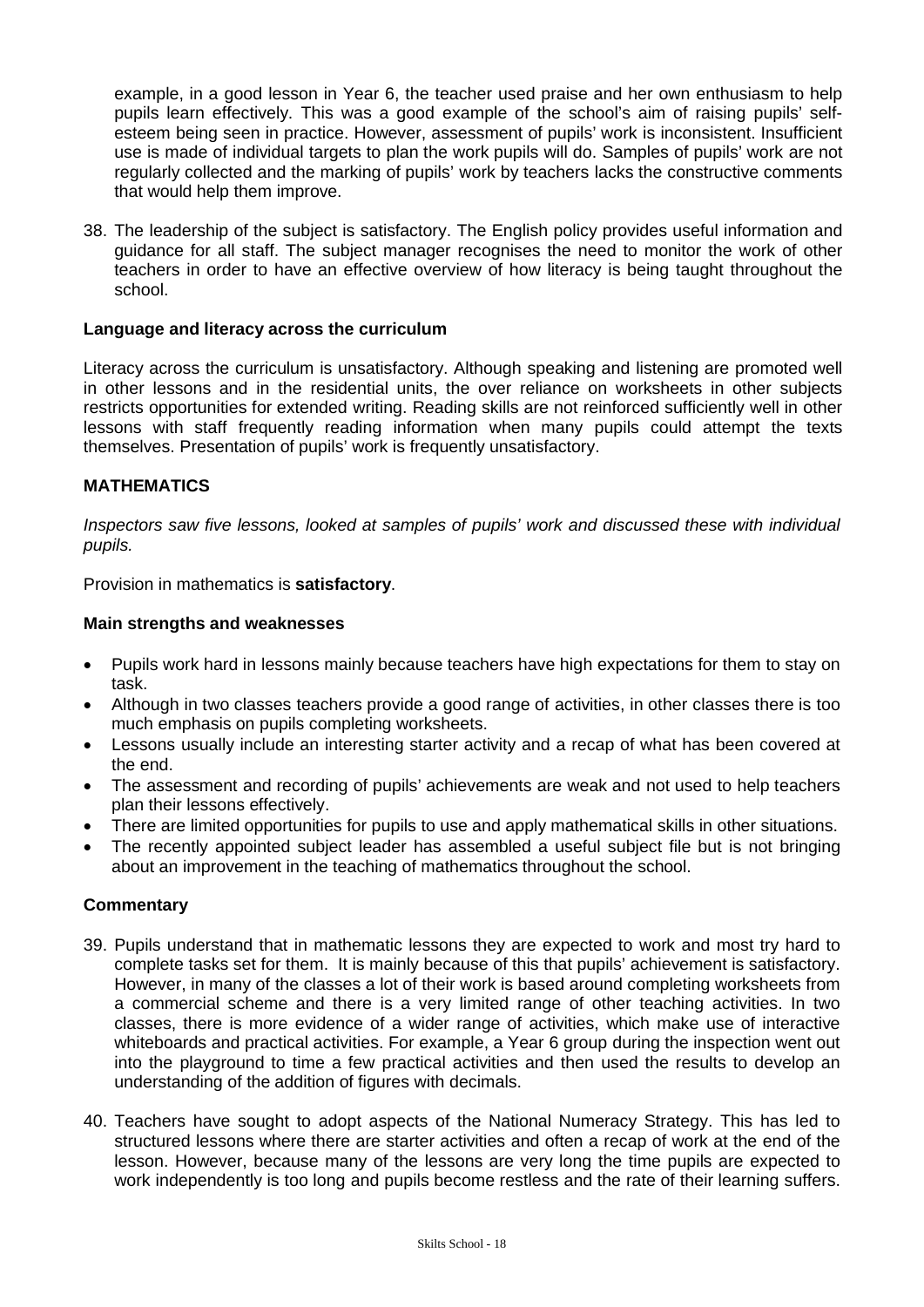For example, a Year 6 group were seen measuring lines on worksheets for over an hour and many of the pupils lost interest.

- 41. Although within each teaching group pupils show a wide range of ability, systems used to determine where they are in their learning are inadequate. As a result teachers are not clear what skills pupils have already mastered and this means that the work set does not always match pupils' ability. For example, in a lesson observed a pupil who despite being able to quickly answer the question 'what is 12 percent of 400?' was then asked to undertake similar work to that of his colleagues in the classroom, some of whom were still developing their understanding of number up to 20.
- 42. The subject leader has only recently taken on responsibility for the subject. She has gathered together a clear subject file, which demonstrates what is planned for each class and suggestions for the improvement of the curriculum. However, there is insufficient emphasis put on analysing pupils' achievements and what the school might to do improve these. She has, as yet, only had a limited impact on developing her colleagues' strategies for teaching mathematics. There are, insufficient resources to help pupils learn mathematical skills through practical activities.

## **Mathematics across the curriculum**

The teaching of mathematics across the curriculum is unsatisfactory. There is insufficient planning for how mathematical skills will be taught in other subject areas. During the inspection no specific examples were observed of reference to mathematical skills in the teaching of other subjects and in teachers' files there is limited planning as to how these will be developed.

## **SCIENCE**

*Four lessons in science were seen. Inspectors looked at pupils' work in all year groups and held discussions with pupils about their work.*

#### **Provision for science is** satisfactory.

#### **Main strengths and weaknesses**

- Pupils have achieved well in this year's external examinations.
- Teachers plan lessons that place a proper emphasis on practical activities.
- Assessment in science is inconsistent and teachers' marking of pupils' books lacks constructive comments.
- Computers are not used effectively to support learning.

- 43. Pupils' achievement is satisfactory and improving. The results from this year's SATs show that a third of pupils achieved at the expected national rate for this age group. Another third achieved the level below. These results compare very favourably with those achieved in similar schools. Pupils show positive attitudes to their work in science and have particularly enjoyed the recent project on mini-beasts. Discussions with pupils and displays of their work show the increased level of understanding they now have.
- 44. Teaching of science is satisfactory overall. Teachers' subject knowledge is satisfactory and lessons have a good focus on practical investigation. In the better lessons staff encourage pupils to work well collaboratively, make careful observations and record their findings. For example, in a good lesson taught as part of the "mini-beats" topic, the lively approach of the very enthusiastic learning support assistant encouraged pupils to successfully identify the main characteristics of a snail. However, too many lessons rely on the use of prepared worksheets, which often demand a high level of reading ability which many lower attaining pupils do not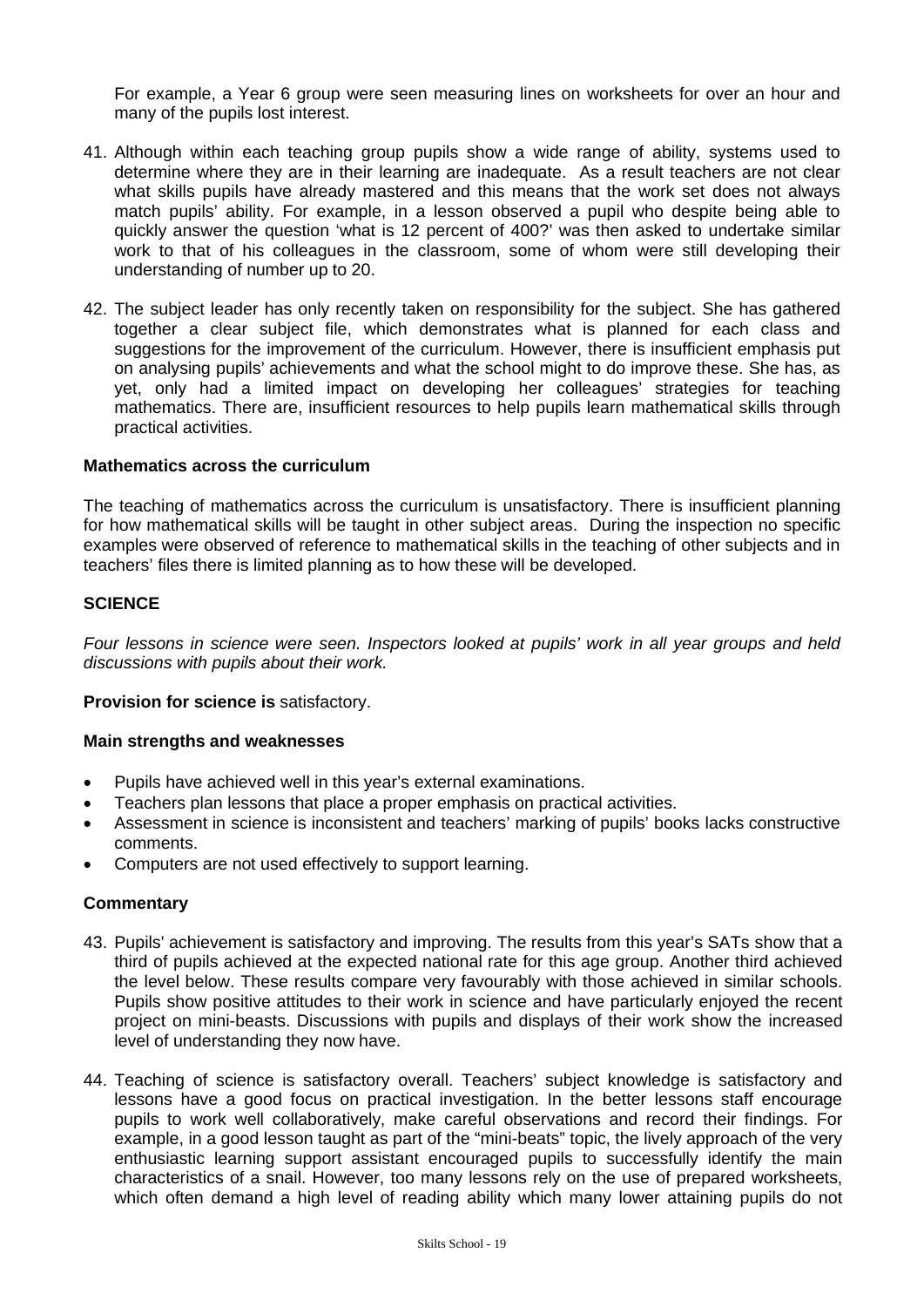possess. Teachers do not use the marking of pupils' work as an effective way of finding out how well they are learning and to help measure pupils' rate of progress. There are not enough comments about any difficulties pupils have had with the work or how much support has been given.

45. Leadership and management of the subject are satisfactory because of the impact it has had on pupils doing well in SATs. However, the subject leader does not check on teachers' plans or pupils' work and the school does not analyse the outcomes of assessment to identify where there are areas of pupils' learning that need to be addressed. The accommodation for teaching science is adequate and the school has a satisfactory number of resources. Too little use, though, is made of ICT to either add interest to the lessons or for the pupils to achieve a better standard of presentation.

## **INFORMATION AND COMMUNICATION TECHNOLOGY (ICT)**

*Inspectors saw three lessons, held discussions with pupils and looked at written work, reports and records.*

Provision in information and communication technology is **unsatisfactory**.

## **Main strengths and weaknesses**

- Pupils' progress varies from good in one class to unsatisfactory in others.
- Although there is a suitable plan for the teaching of the subject most teachers lack knowledge and confidence to implement it and this affects pupils' learning.
- Resources are now good and include interactive whiteboards.
- ICT is not used well enough to support learning in other subjects.
- The subject leader has very good subject knowledge but does not have opportunities to check how well pupils are learning throughout the school.

#### **Commentary**

- 46. Pupils' achievement overall is unsatisfactory. In one Year 6 class pupils use ICT frequently to support other subjects; for example, they have used branching databases in science. Pupils in this class, which is taken by the subject leader, make good progress. In many classes very little ICT has taken place and where it has it has been mostly word processing. Pupils have not developed a satisfactory level of competence in using computers. For example, pupils in one class have added to their word processed work by using computer generated pictures but these have been placed in the text without care or appropriateness.
- 47. The subject leader is very clear about what should be taught and his programme for the school is very appropriate. However, many teachers are insecure in their knowledge of ICT and do not feel confident enough to deliver the programme. As a result, although they are starting to use the new interactive whiteboards, they are not ensuring that pupils are covering all required aspects of the subject and developing their skills.
- 48. Leadership and management of the subject are satisfactory overall. The subject leader has a very good knowledge of ICT and keeps up to date with new ideas. However, he has not been given the time to monitor the effectiveness of the work of his colleagues and offer them the support they require. In addition he does not have sufficient information to monitor how well pupils are achieving. Resources for ICT have been upgraded recently and are now very good.

#### **Information and communication technology across the curriculum**

49. The use of ICT to support work in other lessons is unsatisfactory overall. However, there is very good practice in one class in the effective use of the interactive whiteboard. In a science lesson pupils, having followed an interactive program, were amazed to find out how much water they used in a year while brushing their teeth. The Internet is used in geography to search for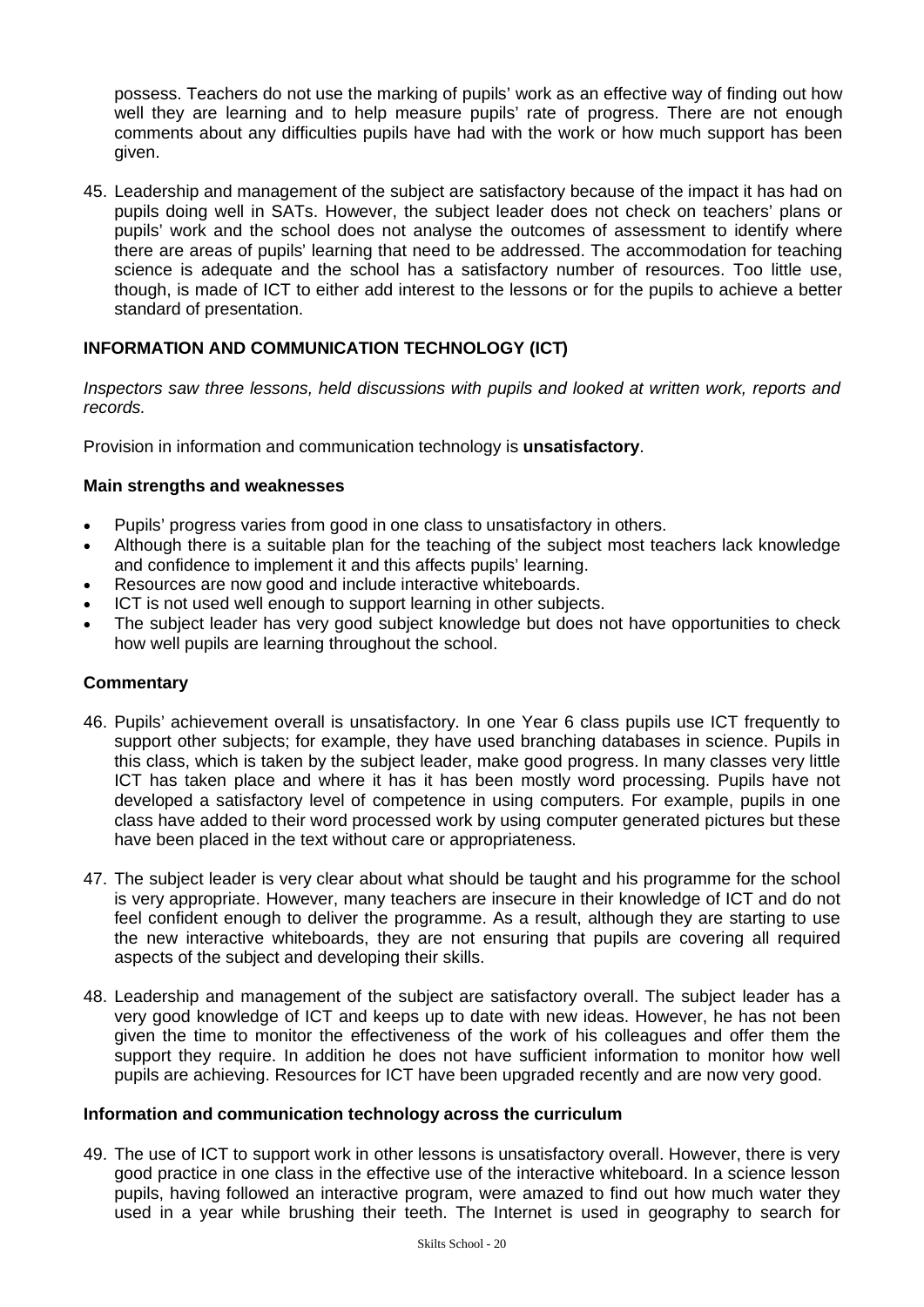information and an attractive display shows how pupils have searched the Internet to find information about Vincent Van Gogh.

## **HUMANITIES**

*History and geography were not part of the inspection focus. Therefore, judgements are not made about teaching, learning or provision. Two lessons were observed in religious education and one geography lesson was sampled. There were no lessons in history during the inspection week.* 

- 50. A scrutiny of pupils' work in history shows that they cover the recommended topics of the National Curriculum. The youngest pupils have looked at important people in history, while Year 6 pupils have studied the Second World War.
- 51. One lesson was sampled in geography where pupils learned that oil spilled from tankers affects wildlife. They know that oil floats on water and can be dispersed by washing up liquid. Pupils in Years 1 and 2 have learned about the seaside and older pupils learn about transport and mapmaking skills. The work seen is mostly on photocopied worksheets with little marking and no suggestions for improvement. However, in a Year 6 class, there was very good use of ICT, including the Internet to extend pupils' learning.

#### **Religious education**

*Inspectors saw two lessons, held discussions with pupils and looked at written work, reports and records.*

Provision in religious education is **satisfactory**.

#### **Main strengths and weaknesses**

- Pupils develop an adequate understanding of Christianity.
- Good opportunities to discuss aspects of religion are provided but there are few opportunities for pupils to write independently.
- The subject is not currently a priority for development.

- 52. Pupils learn mostly about Old Testament stories and Christian festivals. There is a limited amount of work on other religions, such as Hinduism and Buddhism. Pupils in Year 4 have learned about Jonah and Daniel. They have produced a small amount of work but this is reliant on low quality work sheets, word searches and dot-to-dot activities. Pupils in Year 5 are interested in the subject and enjoyed a video relating to the prodigal son, which helped them to understand the theme of forgiveness. Pupils were then confident to express their opinions about what they felt the 'prodigal son' was thinking.
- 53. Teaching in religious education is satisfactory. The school follows the Birmingham Agreed Syllabus for religious education and according to the policy it is implemented through lessons, assemblies and visits. Although the syllabus provides a suitable range of learning opportunities, a scrutiny of pupils' work shows a limited amount of written work and even less independent writing. There are, though, examples of innovative teaching approaches that generate interest in the pupils. For example, in a very good lesson in the Year 1 and 2 class, the teacher used role play and lively teaching to ensure that pupils fully understood the judgement of Solomon. In an animated discussion, pupils were able to suggest ways in which Solomon could tell whether someone was lying, such as looking at their eyes.
- 54. Leadership and management of the subject are unsatisfactory as there is no evidence to indicate that the school is making improvements in this subject. The subject leader has not ensured that religious education is taught regularly in all classes or that assemblies make a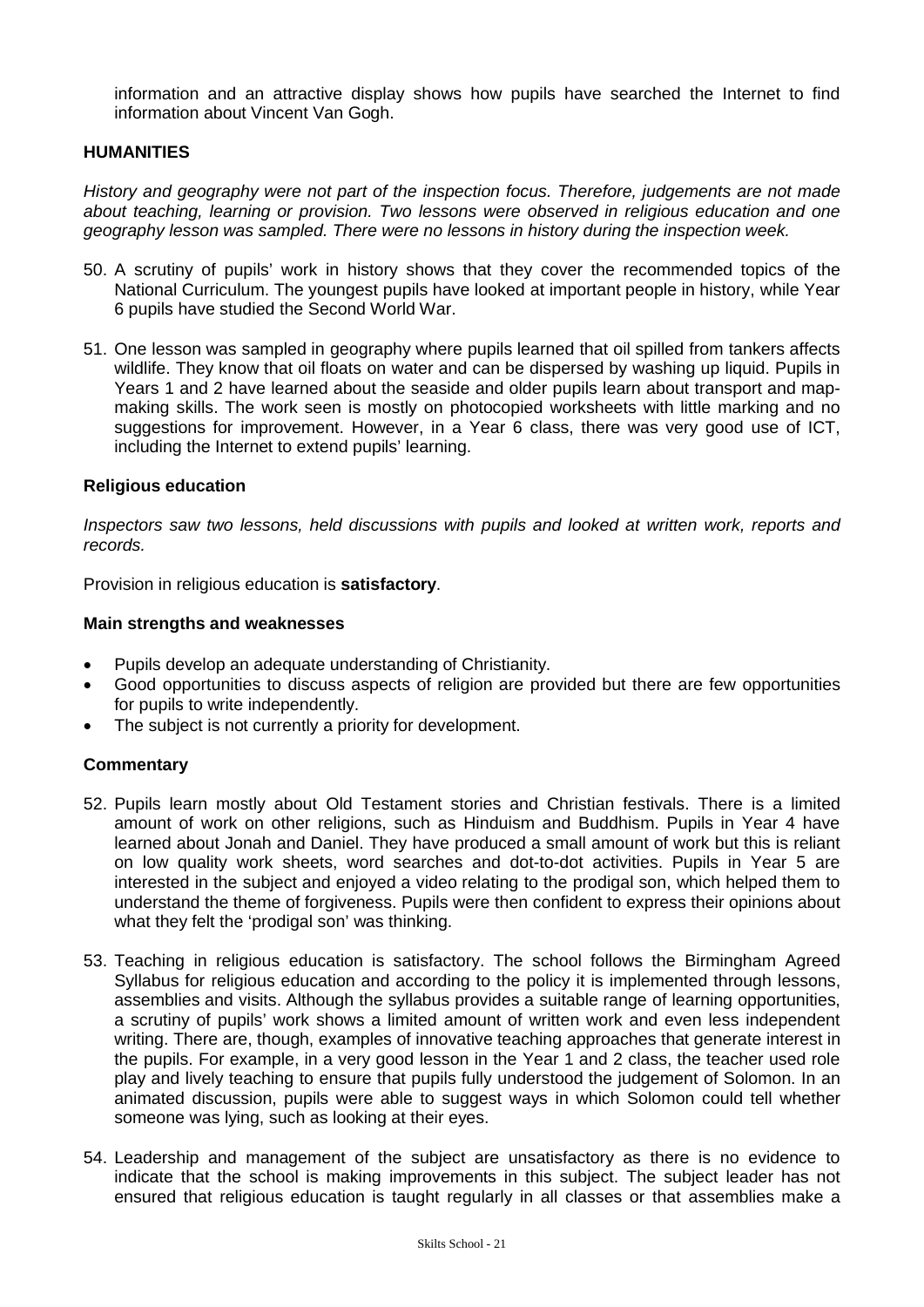contribution to the subject as outlined in the policy. There is little use of ICT to enrich the curriculum.

## **CREATIVE, AESTHETIC, PRACTICAL AND PHYSICAL SUBJECTS**

## **Physical Education**

*There is insufficient evidence to make a judgement about provision in physical education.*

55. From the lessons seen and a scrutiny of the school's records it is clear that pupils benefit from a wide range of physical activities. In one lesson seen three classes of pupils were split into two groups. Group one took part in cross-country; the route had been well organised and all staff and pupils were changed. In the other lesson pupils took part in gymnastics. Again high standards were set in the dress of all pupils and staff, pupils enjoyed a very active warm-up and all worked hard to produce different shapes on a mat and apparatus. Good opportunities were provided for pupils to demonstrate their achievements to others and staff provided very positive encouragement and support. Pupils were able to complete headstands, jump onto boxes and climb over a climbing frame. There was a good level of challenge in the tasks they were set. Records show that pupils have played football against other schools and these experiences have been linked well to literacy where pupils have written accounts of their football matches.

## **Art and design and design and technology**

*Neither art and design nor design and technology were a focus during the inspection. Only one lesson was seen in art and design during the inspection. It is not therefore possible to make firm judgements about provision in either art and design or design and technology*.

- 56. In **art and design** there are a variety of good displays around the school, which celebrate pupils' work. Pupils take care with their work and discussions with them show they are enthusiastic about the subject. Older pupils study the work of famous artists such as Van Gogh and Monet. All pupils have the opportunity to work with a variety of materials including paint, clay and textiles.
- 57. Scrutiny of work indicates an appropriate emphasis on all aspects of the **design and technology** curriculum. Pupils design, make and evaluate their work and a development of skills is evident from Years 2 to 6 in the design, making and evaluating. In food technology younger pupils learn the basic terms and the importance of hygiene. By Year 4 pupils are able to produce scones with the guidance of teaching assistants. In Year 6 pupils are beginning to appreciate the link between design and making.

# **Music**

*Inspectors saw two lessons, held discussions with pupils and looked at written work, reports and records*

Provision for music is **good.**

#### **Main strengths and weaknesses**

- Teaching is very lively and successfully encourages pupils to participate.
- A good range of performing, singing and playing opportunities are provided but there is too little emphasis on composing.
- The subject leader has good subject knowledge and plans well.
- Resources and the accommodation for music are very good.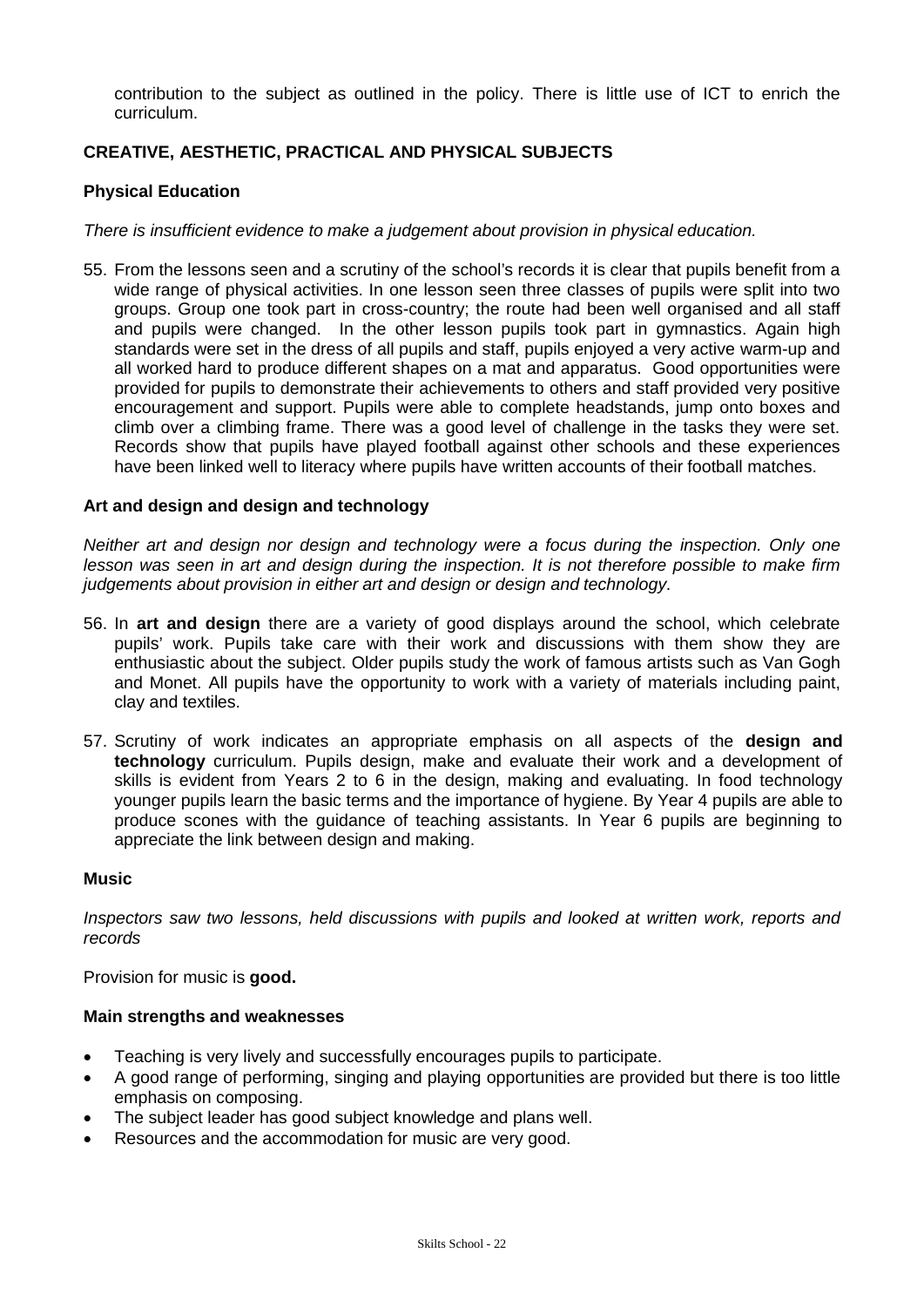## **Commentary**

- 58. Teaching and learning are good and this enables pupils to achieve well. Pupils' involvement in music makes a very effective contribution to their personal development. They enjoy their music lessons and respond well to the high expectations for their behaviour. In a very good lesson, pupils were able to identify the sequence of a song and could listen to the music and hear the chord changes. They sang in tune and with expression and were able to accompany the song with a limited number of chords. Pupils make very good progress in their understanding of musical terms and performance.
- 59. Pupils are encouraged to listen to and appreciate a wide variety of music. They sing with enthusiasm during assembly. Choir sessions are very popular and pupils sing with enjoyment and confidence and are keen to sing solo. They display a good sense of rhythm. However, pupils with low levels of literacy found it difficult to read the words of the songs and this affects their progress. There are individual music sessions available for any pupil who is interested and in these they learn to play the recorder, keyboards and improve their singing. Most emphasis, though, is on listening and performing and there are insufficient opportunities for pupils to create and play their own compositions.
- 60. The subject is well led by a very enthusiastic unqualified teacher. She has a very good relationship with pupils and gives pupils lots of praise for their efforts. Planning of lessons is good and plans to develop the subject are realistic. The music room contains a quality recording system.

## **PERSONAL, SOCIAL AND HEALTH EDUCATION (PSHE)**

*Two lessons of discrete PSHE were seen, pupils observed at other times of the day and records and work considered.*

Provision for pupils in personal, social and health education is **good**.

#### **Main strengths and weaknesses**

- Lunchtimes provide good opportunities for staff to promote pupils' personal, social and health education and citizenship.
- Topics in discrete lessons are relevant to pupils' needs.
- Leadership and management are good and the subject is enhanced by the achievement of the Healthy Schools Award.
- Opportunities are missed on the houses after school to support and discuss behaviour in school.

- 61. Personal, social and health education is regarded as a very important part of the school curriculum and is closely related to the clear focus on improving personal and social behaviour. It is identified in other subjects and through the informal curriculum, such as the support given to all pupils at lunchtimes when they meet in the residential units. This is planned as a specific learning experience for all pupils in order to encourage healthy eating, social interaction and helping others. At lunch pupils are relaxed, behave very well and talk politely to staff and each other.
- 62. Teaching of the subject is good and consequently pupils make good progress. PSHE is planned for discrete lessons as well as being incorporated into other lessons and parts of the school day. The planning, which follows a commercially produced programme, provides pupils with suitable learning opportunities that include personal development, relationships and aspects of citizenship. There is suitable provision for sex and drugs education. However, in many classes there is too much dependence on photocopied sheets with insufficient opportunities for free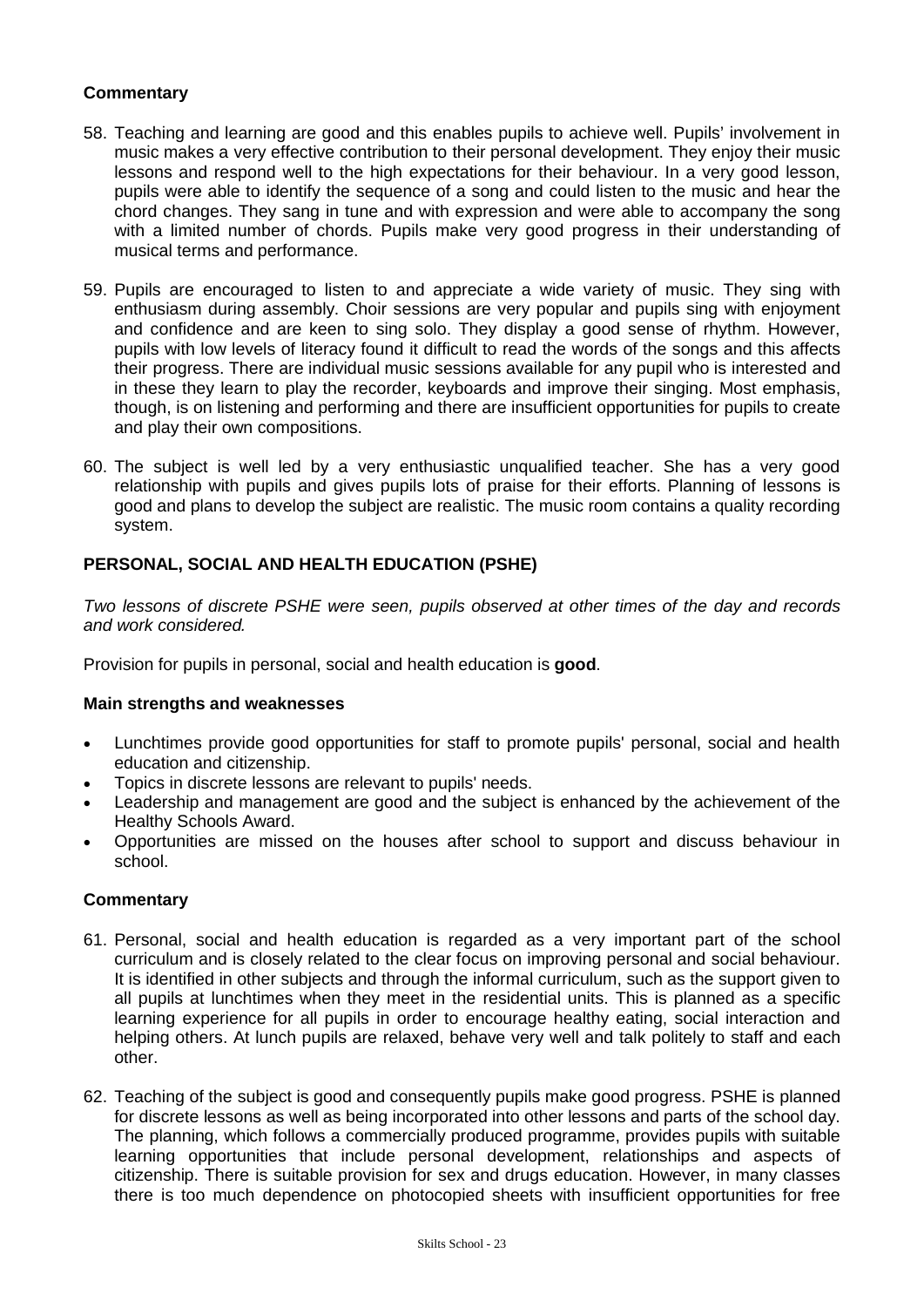writing. In lessons staff use questioning very well to enable pupils to take part in discussions. In a good lesson with Year 4, the teacher took every opportunity to reinforce concern for others and the effect personal feelings have on other people and as a consequence pupils made good progress.

63. Leadership of the subject is good. The school has achieved the Healthy Schools Award, revised and developed a new sex and relationships education programme and improved the outside environment of the school. There was a very good involvement of pupils in this project. The subject leader has used outside agencies, such as the 'Healthy Bus', and extended the quality of resources through good use of the Internet.